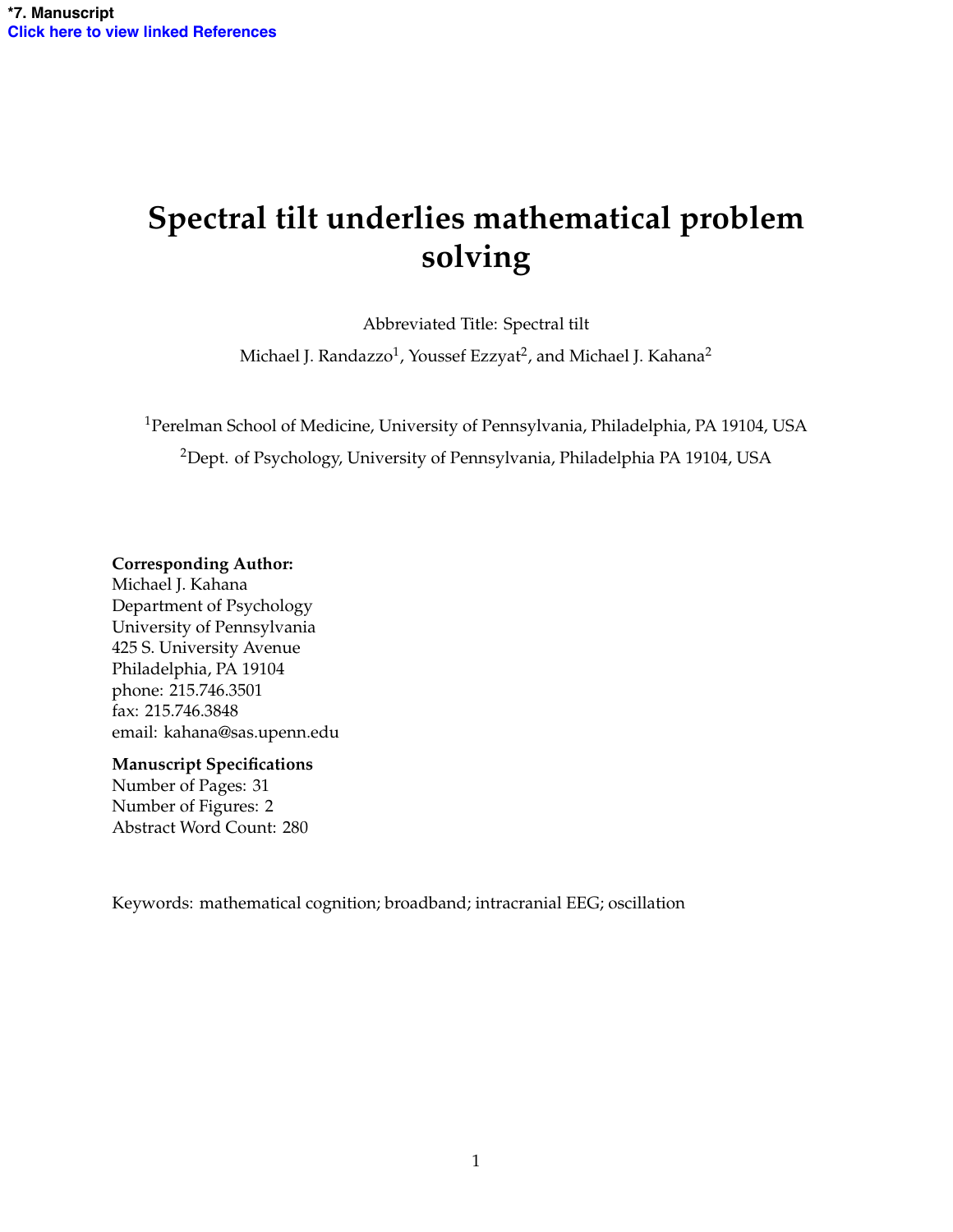## **Abstract**

 Neural activity associated with successful cognition appears as a tilt in the power spectrum of the local field potential, wherein increases in high-frequency power accompany decreases in low frequency power. Whereas this pattern has been shown in a wide range of memory tasks, it is unknown whether this increased spectral tilt reflects underlying memory-specific processes or rather a domain-general index of task engagement. To address the question of whether increased spectral tilt reflects increased attention to a cognitive task, we collected intracranial recordings from three hundred thirty neurosurgical patients as they performed a mathematical problem solving task. We used a mathematical problem solving task, because it allowed us to decouple task-specific processes with domain-general attention in a novel way. Using a statistical model to control for inherent problem complexity, we classified individual math problems based on whether a subject performed faster than predicted (high-attention or *fast*) or slower than predicted (low- attention, or *slow*) based on residual response times. In contrast to the domain-general attentional account, problems that took longer than predicted produced stronger evidence for the spectral tilt: widespread increases in high frequency (31–180 Hz) power and decreases in low frequency (3–17 Hz) power across frontal, temporal, and parietal cortices. The pattern emerged early within each trial and was sustained throughout the response period but was not observed in the medial temporal lobe. The data show that engaging in mathematical problem solving leads to a distributed spectral tilt pattern, even when accounting for variability in performance driven by the arithmetic demands of the problems themselves, and suggest that broadband changes in the power spectrum reflect an index of information processing in the brain beyond simple attention to the cognitive task.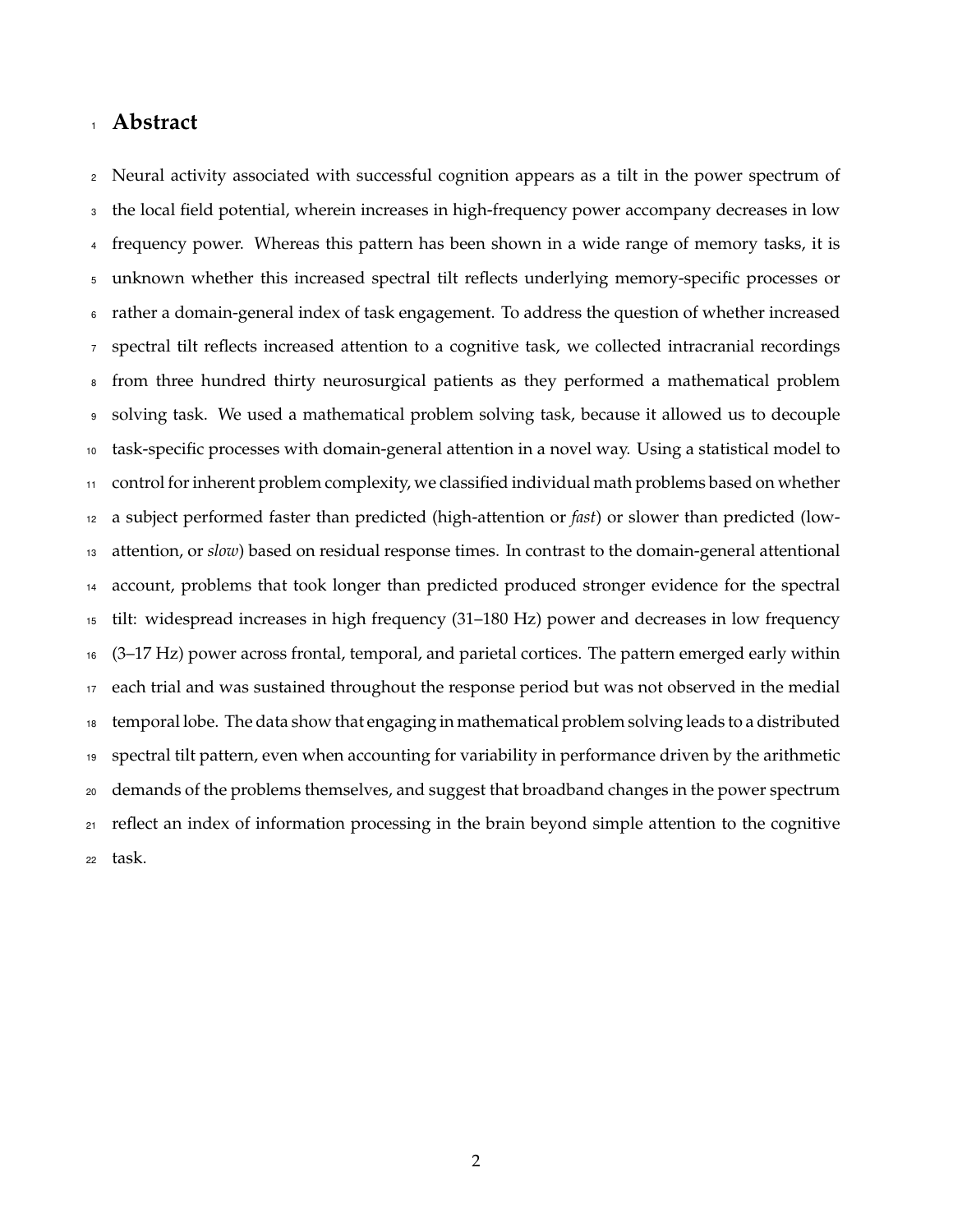# **Introduction**

 In the domain of episodic memory, extensive prior work using both intracranial and scalp elec- troencephalography (EEG), as well as magnetoencephalography (MEG), has shown that neural activity during memory encoding exhibits broadband changes in power that correlate with mem- ory performance (Burke, Ramayya, & Kahana, 2015). Typically, increases in high-frequency activity (HFA, >30 Hz) are associated with encoding of information that is later remembered compared to information that is later forgotten (Long, Burke, & Kahana, 2014; Burke, Long, et al., 2014; Osipova et al., 2006; Sederberg et al., 2007; Hanslmayr, Spitzer, & Bauml, 2009; Gruber, Tsivilis, 31 Montaldi, & Müller, 2004). In contrast, low-frequency activity (LFA, <30 Hz) often decreases during episodic memory processing (Burke, Long, et al., 2014; Long et al., 2014; Guderian, Schott, Richardson-Klavehn, & Duzel, 2009; Staudigl & Hanslmayr, 2013; Lega, Jacobs, & Kahana, 2012; Fell, Ludowig, Rosburg, Axmacher, & Elger, 2008; Sederberg et al., 2007), although some studies have reported increases in the theta (4–8 Hz) range (Osipova et al., 2006; Hanslmayr et al., 2011; Klimesch, Doppelmayr, Russegger, & Pachinger, 1996; Burgess & Gruzelier, 2000).

 The complementary increased HFA and decreased LFA (*spectral tilt* (Burke et al., 2015)) is characteristic of both memory encoding and retrieval (Burke, Sharan, et al., 2014; Kragel et al., 2017; Long et al., 2017), is observed across a range of tasks including paired associates recall (Greenberg, Burke, Haque, Kahana, & Zaghloul, 2015), and manifests in the distributed patterns 41 of functional connectivity observed during episodic memory encoding and retrieval (Burke et al., 2013; Solomon et al., 2017). In spite of the apparent ubiquity of this broadband pattern, relatively little is known about its specificity for episodic memory processes. One interpretation is that the spectral tilt reflects engagement of contextually-mediated encoding and retrieval processes that are the hallmark of episodic memory (Tulving, 1983; Cohen & Eichenbaum, 1993). Consistent with this account, direct brain stimulation has been shown to simultaneously increase evidence for the spectral tilt and memory performance in free recall (Ezzyat et al., 2017, 2018). This account is also consistent with models proposing that HFA reflects a marker of neural information processing that can reveal with high spatial and temporal resolution the brain networks engaged in a particular cognitive task (Lachaux, Axmacher, Mormann, Halgren, & Crone, 2012; Burke et al., 2015).

However, an alternative account would propose that increased evidence for the spectral tilt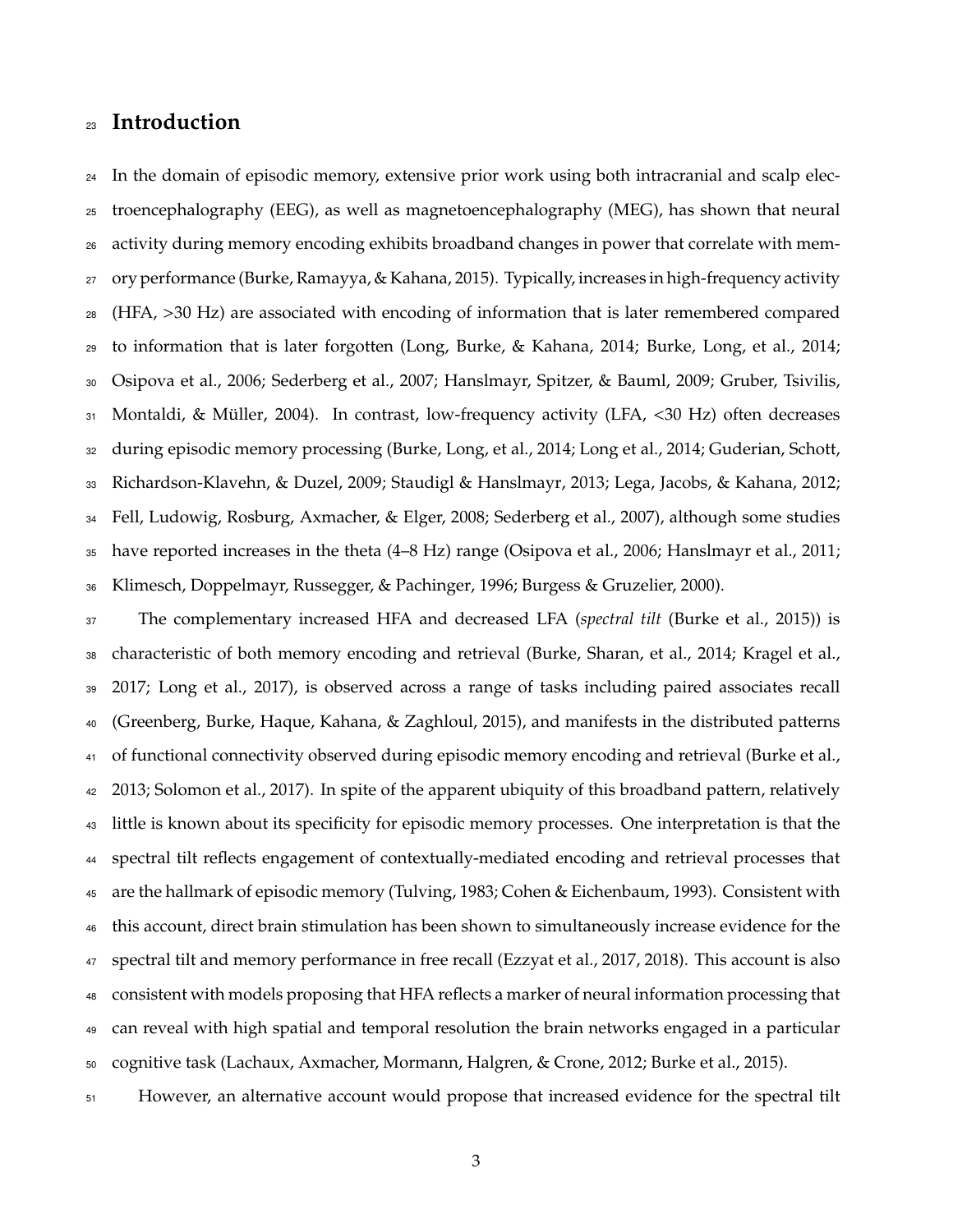could reflect a more global mechanism of orientation to the task, as opposed to specific information 53 processing operations beyond baseline attention. Consistent with this idea, prior work has shown that attention modulates HFA (Jung et al., 2008); that task engagement compared to rest leads to a decrease in the spectral tilt in the default mode network (Miller, Weaver, & Ojemann, 2009); and that the spectral tilt is similarly increased during both memory encoding and retrieval (Kragel et al., 2017). In a typical experimental contrast comparing trials in which a subject is presumed to be engaged in the cognitive process of interest with trials in which the subject is not (e.g. *correct*/ *incorrect*), both the task-specific information processing model and the attentional model predict increased evidence for the spectral tilt. Thus, both the process-specific and attentional accounts predict that greater engagement in the cognitive task should lead to increased evidence for the spectral tilt, leaving open the question of which mechanism is more likely to drive the spectral tilt pattern.

 Here, we aim to differentiate these two accounts using a mathematical problem solving task. Mathematical cognition is a skill that is included as an essential component of neuropsychological assessments and is related to a diverse array of economic, social, and psychological outcomes (Parsons & Bynner, 2005). It is also a domain in which there are inherent factors that correlate 68 with problem difficulty and behavioral performance. For problems of mental arithmetic, factors such as the total sum and the presence of repeated digit operands are inherent to the problems themselves and a↵ect demands on cognitive operations like executive function that are critical to task performance (Ashcraft, 1992).

 To use a mathematical problem solving task to address the question of whether increased spectral tilt reflects increased attention, we collected intracranial recordings from three hundred thirty neurosurgical patients, as they performed a series of mental arithmetic problems. Taking advantage of the size of the dataset, we built a novel statistical model to account for inherent problem complexity on each trial and then classified individual problems based on whether the subject's residual response time was faster than predicted (high-attention or *fast*) or slower than predicted (low-attention, or*slow*). After accounting for problem complexity, the attentional account would predict greater evidence for the spectral tilt for problems in which the subject performed faster than predicted by the model; in contrast, the task-related information processing account 81 would predict increased evidence for the spectral tilt for problems in which the subject performed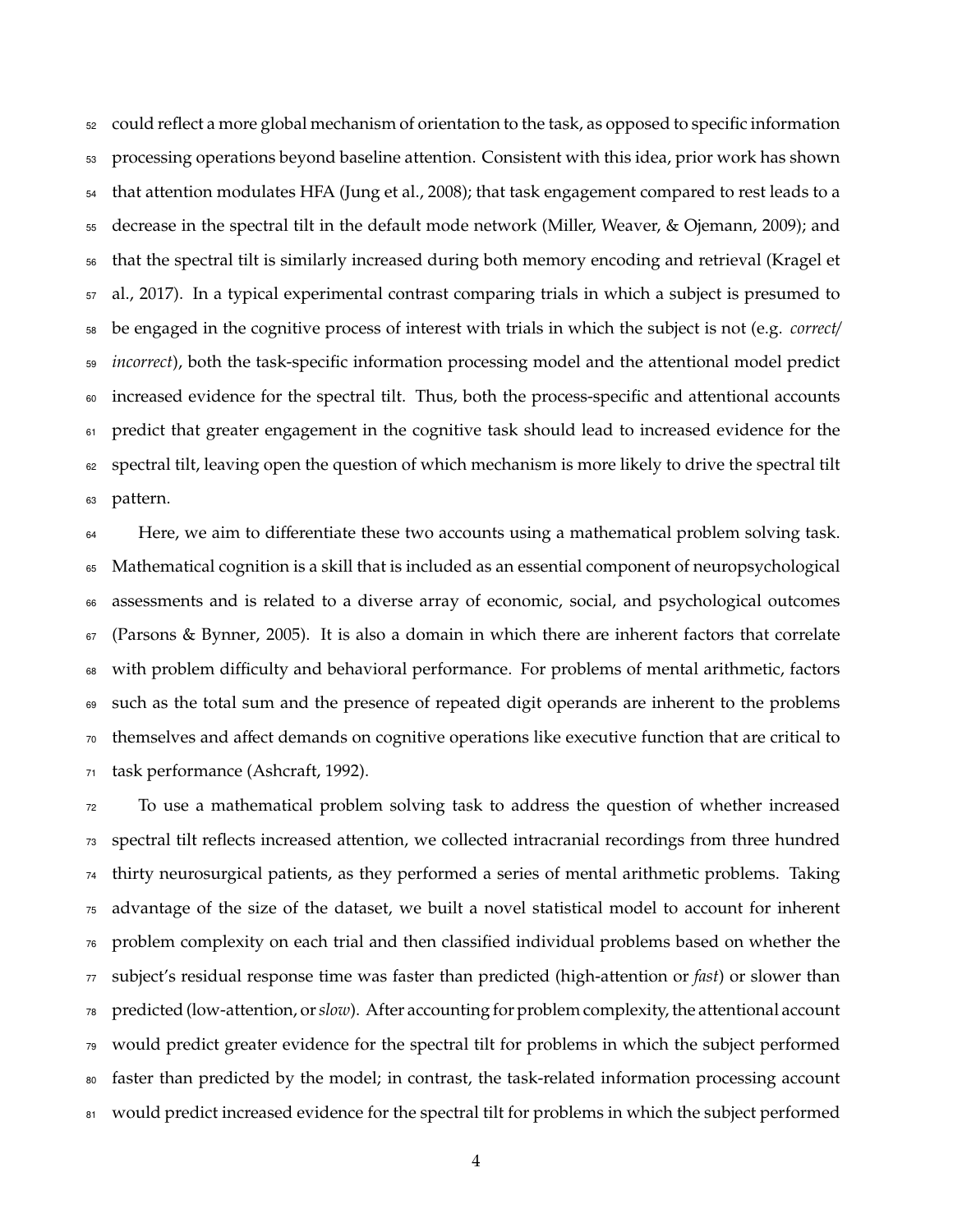82 slower than expected (but nonetheless correctly responded). We find that difficult mathematical 83 problem solving is associated with simultaneously increased HFA and decreased LFA, consistent 84 with an account of the spectral tilt that is domain-general and that reflects neural information 85 processing. We observed this pattern across broad areas of parietal, temporal, and frontal cortex, 86 areas traditionally linked to mathematical cognition (Grabner, Ansari, et al., 2009; Daitch et al., 87 2016; Dehaene, Piazza, Pinel, & Cohen, 2003), but not in the hippocampus and medial temporal 88 lobes, regions critical to the encoding and retrieval of episodic memories (Eichenbaum, 2000).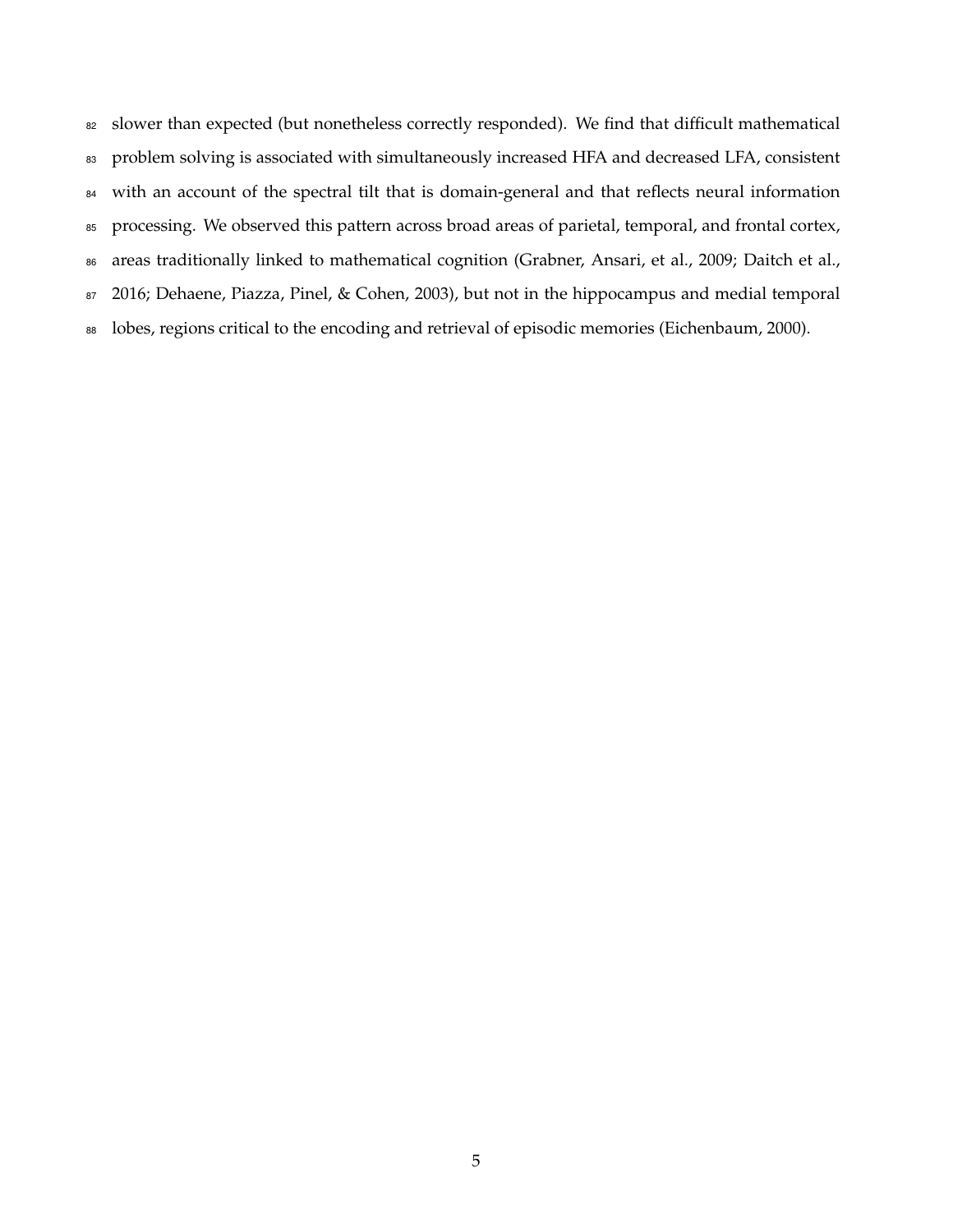## **Materials and Methods**

 **Participants** Three hundred thirty patients (151 females; mean age = 36 years, range 15-64 years) receiving clinical treatment for medication-resistant epilepsy were recruited to participate in this study. All patients underwent a surgical procedure in which intracranial electrodes were im- planted either subdurally on the cortical surface, deep within the brain parenchyma, or both. In each case, electrode placement was determined by the clinical team. Subdural electrode con- tacts were arranged in strip or grid configurations with 10 mm inter-contact spacing, while depth electrodes utilized 5-10 mm inter-contact spacing. Electrophysiological data were collected as part of a multi-center collaboration at the following institutions: Dartmouth-Hitchcock Medical Center (Hanover, NH), Emory University Hospital (Atlanta, GA), Hospital of the University of 99 Pennsylvania (Philadelphia, PA), Mayo Clinic (Rochester, MN), Thomas Jefferson University Hos- pital (Philadelphia, PA), Columbia University Medial Center (New York, NY), University of Texas Southwestern Medical Center (Dallas, TX), National Institutes of Health (Bethesda, MD), Uni-102 versity of Washington Medical Center (Seattle, WA), and Freiburg University Hospital (Freiburg, Germany). The institutional review board at each institution approved the research protocol, and informed consent was obtained from the participant or the participant's guardian.

 **Experimental design** Patients participated in a mathematical problem solving task, in which they were instructed to rapidly complete a series of mental arithmetic problems. The task paradigm, developed using the Python Experiment-Programming Library (PyEPL (Geller, Schleifer, Seder- berg, Jacobs, & Kahana, 2007)), was presented to participants on a laptop at the bedside, and was administered together with a delayed free recall task. The recall task involved having participants encode a list of words with subsequent recall of those words after a short delay. Participants performed the arithmetic task between the encoding and recall phases of the delayed free recall task. The memory task is not the focus of this report and will not be further discussed (Fig. 1A).

 Each mathematical problem solving block was self-paced, which allowed participants to com- plete as many trials as possible; in one version of the task the interval was 20 seconds long (n = 227), while in the other the length was 25 seconds (n = 103). The interval length did not vary within-subject. On each trial, participants were presented with an arithmetic equation in the form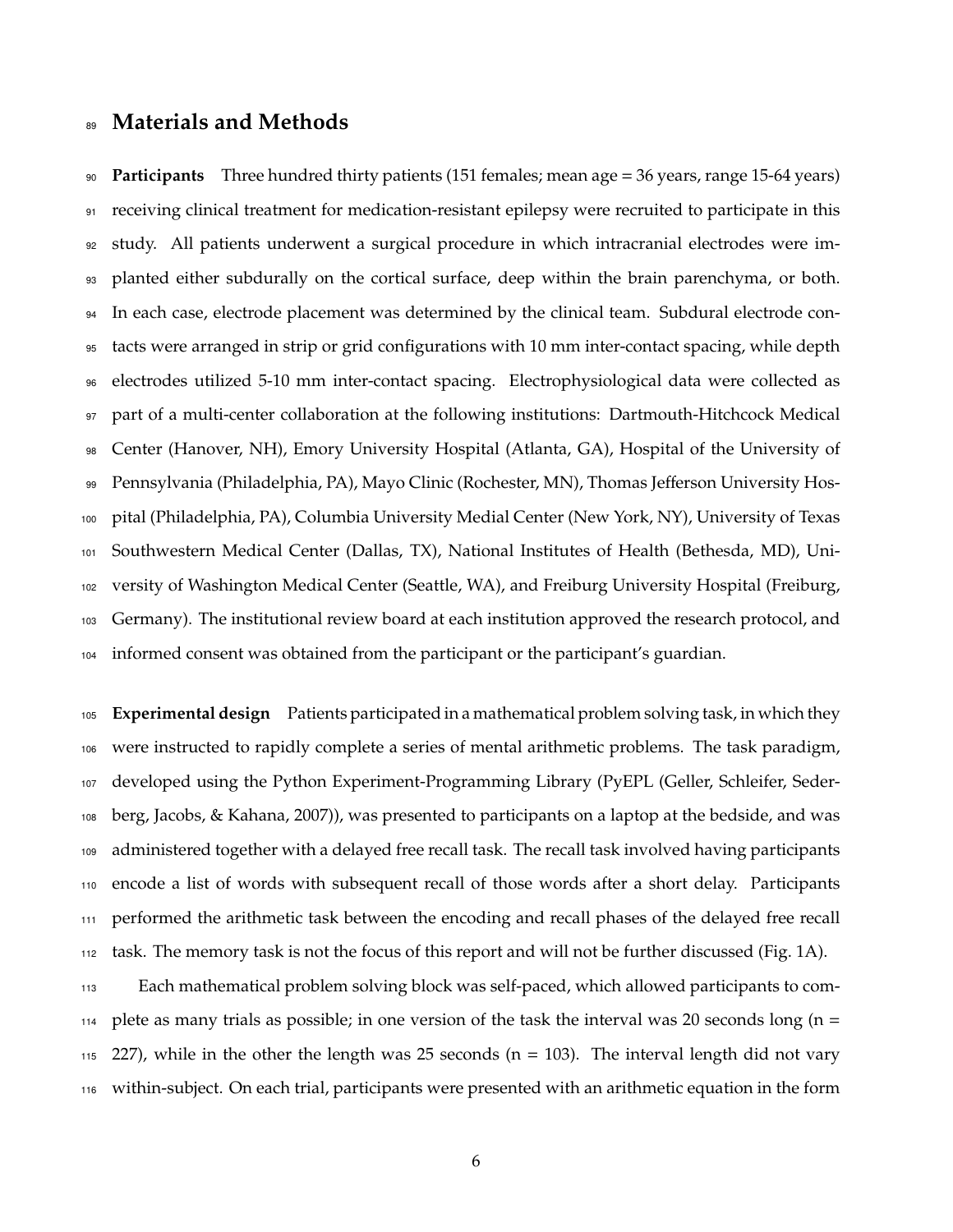117 of  $A + B + C =$  ??, where A, B, and C were randomly selected integers ranging from 1 to 9 (Fig. 1A). The participants were asked to input their answer using the numbers on the laptop keyboard and press Enter to log their response. The equation remained visible on the screen until a response 120 was entered on the keypad, which immediately prompted the presentation of the subsequent trial. There was no limit placed on response time for a given trial, and participants were able to finish a trial once the time overall limit for the interval was reached. Each session consisted of up to 25 blocks of the arithmetic task. On average, subjects participated in two sessions (range: 1-5 sessions). We recorded accuracy and response times for each problem.

 **Behavioral model** Our primary goal was to characterize the broadband changes in power that are associated with cognitively demanding mathematical problem solving, independent of the inherent complexity of the problem. To identify cognitively demanding problems, we constructed a linear regression model using aggregate subject data fit across all participants to predict their response time to each equation (Fig. 1C, left). We selected five factors for the model: (1) the sum of the digits, (2) presence of triplet digits (i.e. 3+3+3), (3) existence of any two digits with a sum of  $131 \quad 10$  (i.e.  $7+3+C$ ), (4) presence of two repeated digits (i.e.  $3+3+C$ ), and (5) sum being even or odd. <sup>132</sup> These factors were chosen based on previously identified determinants of mathematical difficulty in the literature (Ashcraft, 1992) combined with distinct trends observed within our data. We also included separate confound regressors to model the mean response time for each subject. We used 135 this model to account for baseline differences in problem difficulty in order to determine whether a participant spent more or less time solving a given problem than would be predicted by the five factors. Due to the large subject population, the same model was applied to all subjects without 138 holding out individual subject data. We computed residual response times as the difference between a participants' actual response time during a trial and the trial's predicted response time; the resulting distribution of residual times for an individual subject was then separated based on the median residual, whereby *slow* (or low-attention) trials were defined as greater than the median and *fast* (or high-attention) trials were less than the median (Fig. 1C, right).

 **Intracranial recordings** Intracranial EEG data were obtained at each clinical site using recording systems from a variety of manufacturers, including Bio-Logic, Blackrock, DeltaMed, Grass Tele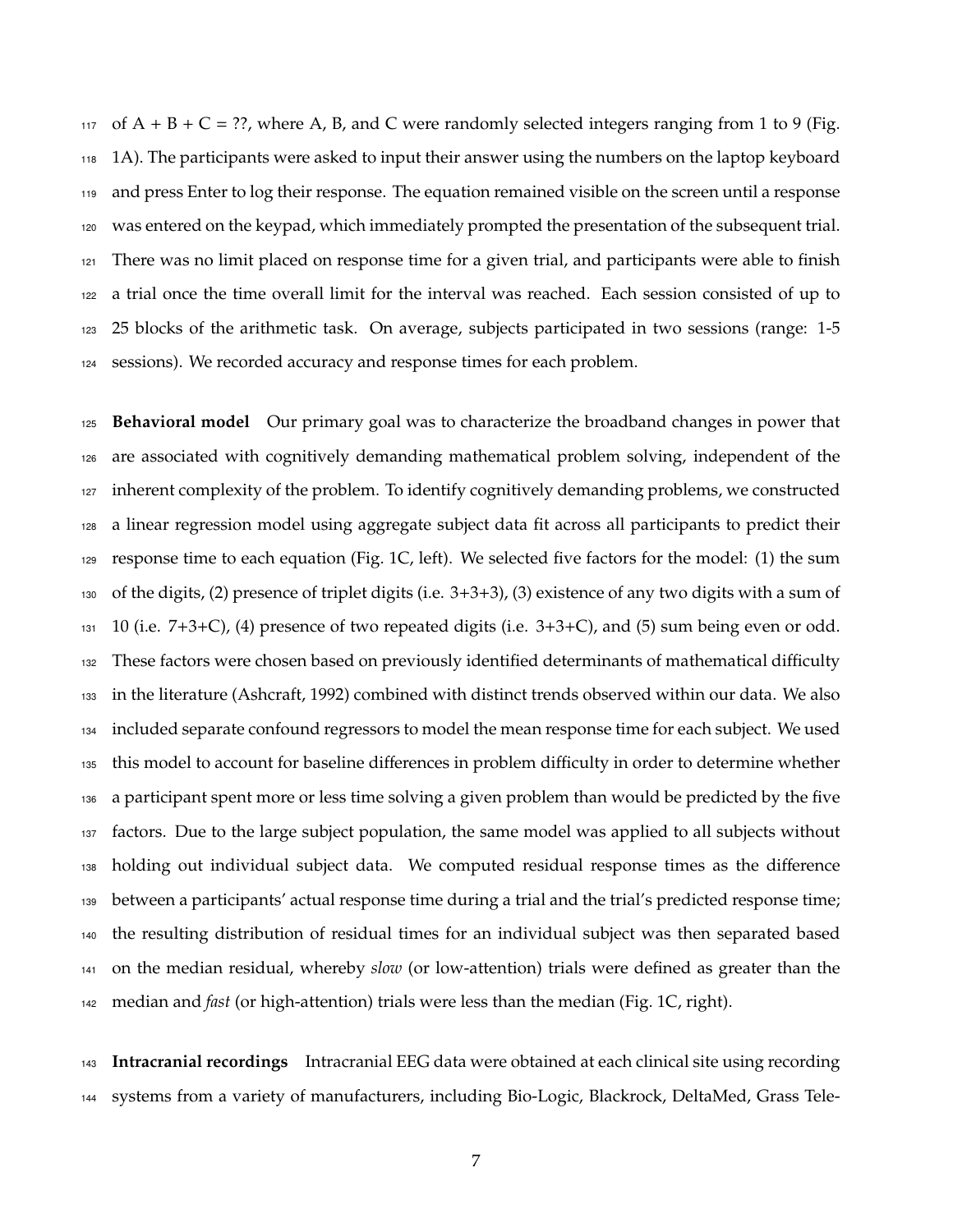factor, Medtronic, Nihon-Kohden, Natus XLTek EMU128, Nicolet. Signals were sampled at 500, 512, 1000, 1024, or 2000 Hz based on the particular hardware configuration and discretion of the clinical team at each participating hospital. Recorded data were referenced to a common contact placed either intracranially, on the scalp, or on the mastoid process. A fourth order 2 Hz stop-band 149 Butterworth notch filter was applied at 60 Hz to eliminate electrical line noise. To minimize effects from volume conduction between intracranial contacts and confounding interactions with the reference signal, a bipolar referencing montage was employed (Nunez & Srinivasan, 2006; Burke, 152 Long, et al., 2014). Differences in signal between immediately adjacent contacts on grid, strip, and depth electrodes were calculated, creating new virtual electrodes at the midpoint between each contact pair (Burke et al., 2013).

 **Anatomical localization** Anatomical localization of cortical surface (i.e. grids, strips) and depth electrodes was accomplished using independent image processing pathways. For surface electrode localization, post-implantation computed tomography (CT) images were coregistered with pre- surgical T1- or T2-weighted structural MRI scans with Advanced Normalization Tools (Avants, 159 Epstein, Grossman, & Gee, 2008). A subset of subjects ( $n = 103$ ) had post-implantation and structural scans coregistered using FMRIB's linear image registration tool (Jenkinson, Bannister, Brady, & Smith, 2002). Individualized whole-brain cortical surfaces were then reconstructed from pre-surgical T1-weighted MRI scans using Freesurfer (Fischl et al., 2004), and electrode centroids were subsequently projected onto the cortical surface using an energy minimization algorithm (Dykstra et al., 2012). In order to cluster electrodes based on anatomical location, groups of segmented areas defined by the Desikan-Killiany atlas (Desikan et al., 2006) were designated as regions of interest (ROI). The following regions of interest were created from the specified segmented areas: superior frontal gyrus (superior frontal region), middle frontal gyrus (caudal middle frontal, rostral middle frontal regions), inferior frontal gyrus (pars opercularis, pars orbitalis, pars triangularis), inferior temporal gyrus, middle temporal gyrus, superior temporal gyrus, inferior parietal cortex (inferior parietal, supramaginal regions), superior parietal cortex (superior parietal, precuneus regions), and occipital cortex (lateral occipital region, lingual, cuneus, pericalcarine).

For localization of depth electrodes in hippocampus and medial temporal lobe (MTL), a neu-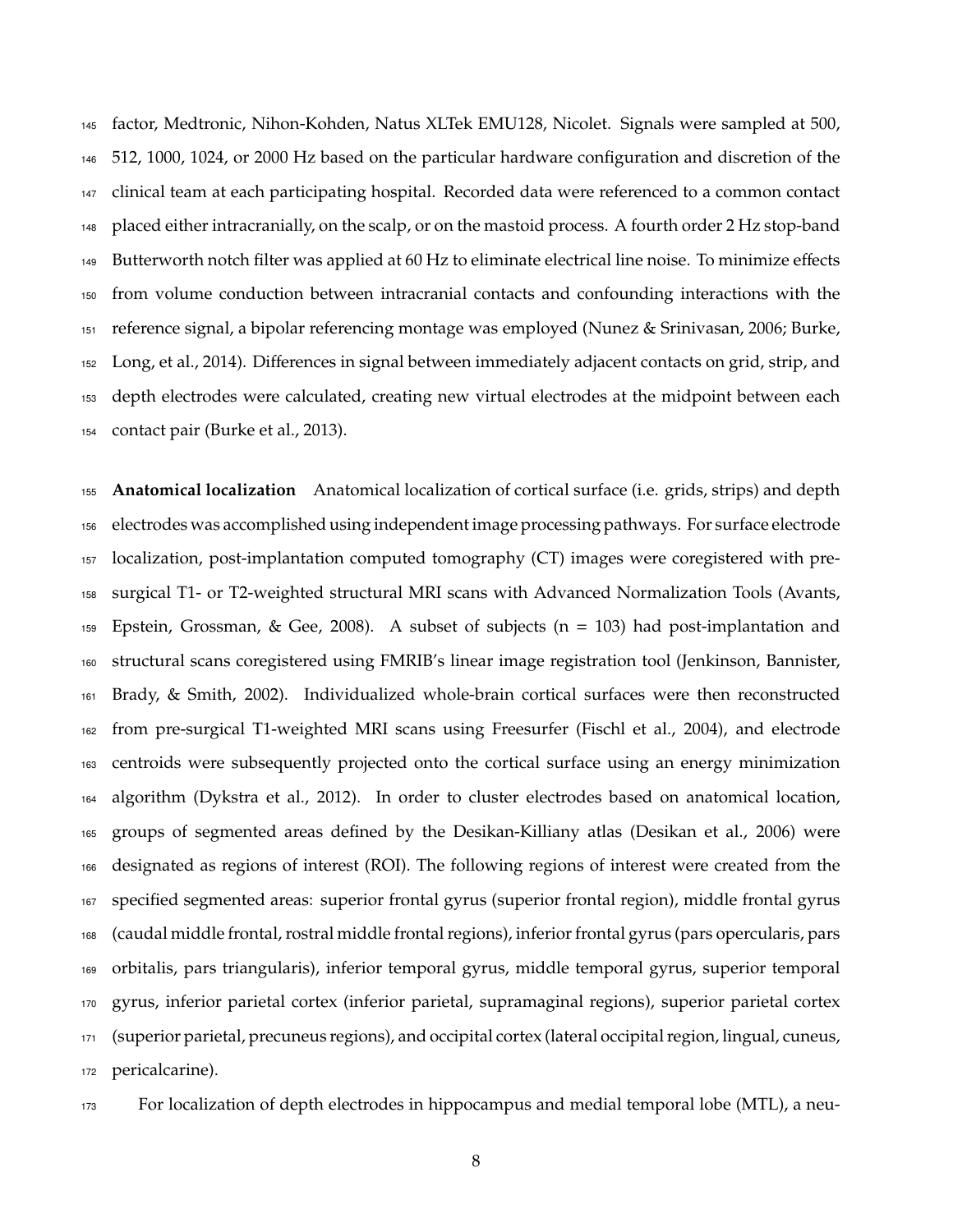roradiologist experienced in neuroanatomical localization determined each electrode's position using post-implantation CT and MRI scans. An additional processing procedure was imple- mented prior to neuroradiology localization for a subset of subjects (n= 227). In this step, regions were automatically labeled on pre-implantation T2-weighted MRI scans using the automatic seg- mentation of hippocampal subfields (ASHS) multi-atlas segmentation method (Yushkevich et al., 2015). All cortical and subcortical regions included electrodes implanted in both hemispheres. Table 1 details the electrode coverage in each ROI across all collective subjects.

 **Spectral power** We applied the Morlet wavelet transform (wave number = 5; 8 frequencies logarithmically-spaced between 3 and 180 Hz) to all bipolar electrode EEG signals from 1,000 ms preceding math problem presentation to 1,000 ms following user input. An additional 1,000 ms 184 buffer was included on both sides of the data segments and was subsequently discarded following the wavelet convolution to minimize edge artifacts. The resulting wavelet power estimates were then log-transformed and downsampled to 100 Hz. We normalized the resulting log-power traces using a z-transform across trials, separately within each wavelet frequency, and separately for trials within each session.

 Because we were interested in examining how endogenous neural activity reflects neural information processing during *successful* mathematical problem solving, we excluded incorrect trials and trials with a response time  $> 30$  seconds. We required a minimum of 50 such arithmetic trials to include a participant in the analysis. For the ROI analysis shown in Fig. 2A-B, continuous power traces for each subject were averaged across trials, electrodes within the ROI, and the entire response interval to yield a single power value for each trial condition (i.e. *fast*, *slow*), ROI, and frequency combination. This approach created a distribution of average power values across subjects in a particular region and frequency. For each ROI, we included any subject with at least one electrode localized to the ROI.

 For analyses of the timecourse of the spectral tilt (e.g. as shown in Fig. 2C), we divided the response period for each trial into 10 non-overlapping intervals in order to account for the variable duration response times across trials. Spectral power within each interval was averaged to normalize the length of the response period, thus enabling averaging across trials. To approximate the time post-stimulus presentation that each interval represents, an average time for each interval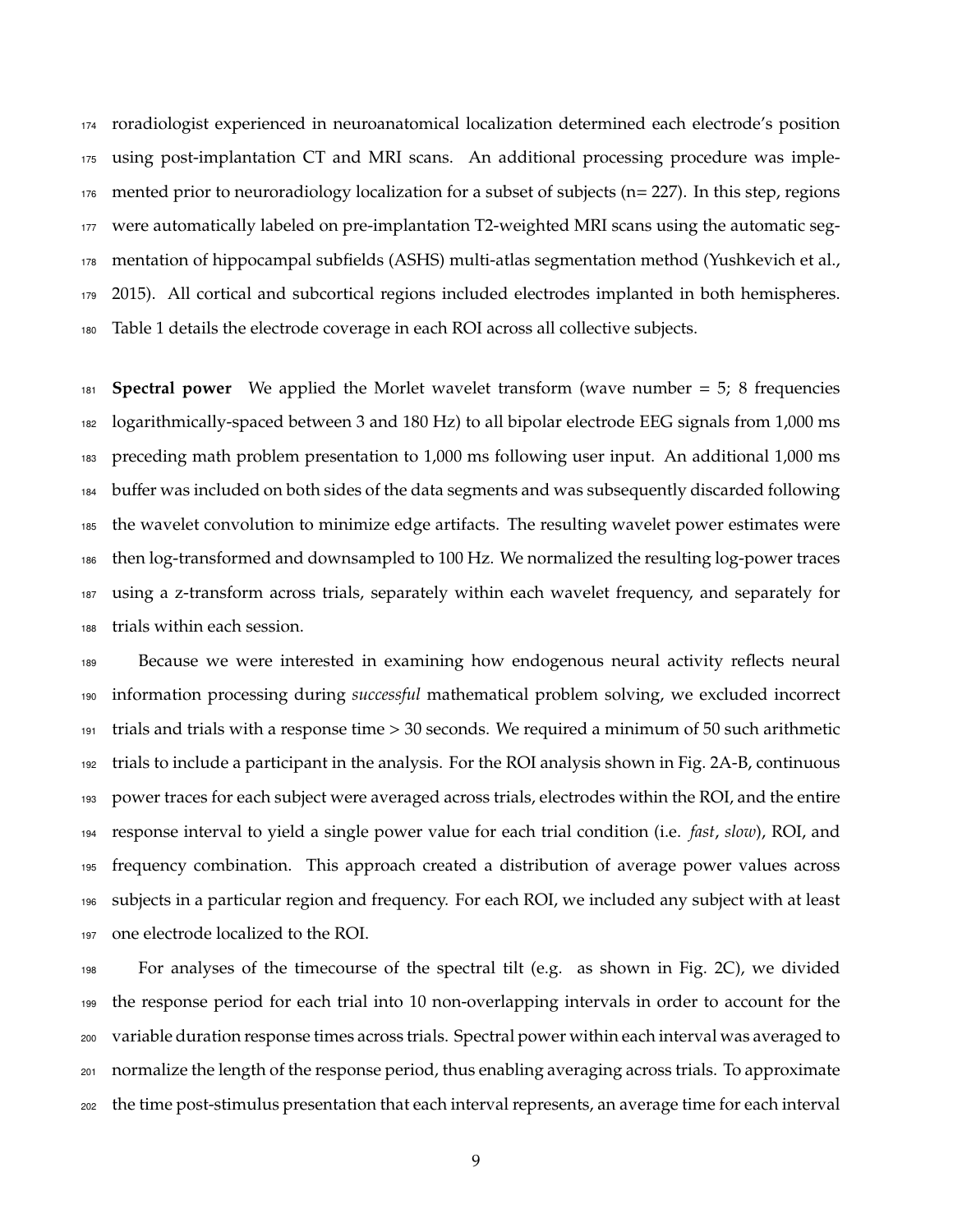was calculated for every subject, and the median time across subjects was displayed in lieu of the interval number. This method allowed for the characterization of broad shifts in power throughout the entire calculation process.

**Statistical analysis** We used a two-sample within-subject *t*-test to derive a measure of effect size for the comparison of spectral power between *slow* and *fast* conditions for each region and frequency. We then performed a one-sample *t*-test on the distribution of *t*-statistics across subjects 209 to assess for the existence of a group-level difference between mathematical problem solving conditions. We used false discovery rate (FDR) to correct for multiple comparisons (Benjamini & 211 Hochberg, 1995) with a significance level of  $q = 0.05$ . For Fig. 2A-B, data were corrected for all regions and frequencies, whereas for Fig. 2C, data were corrected across each time course.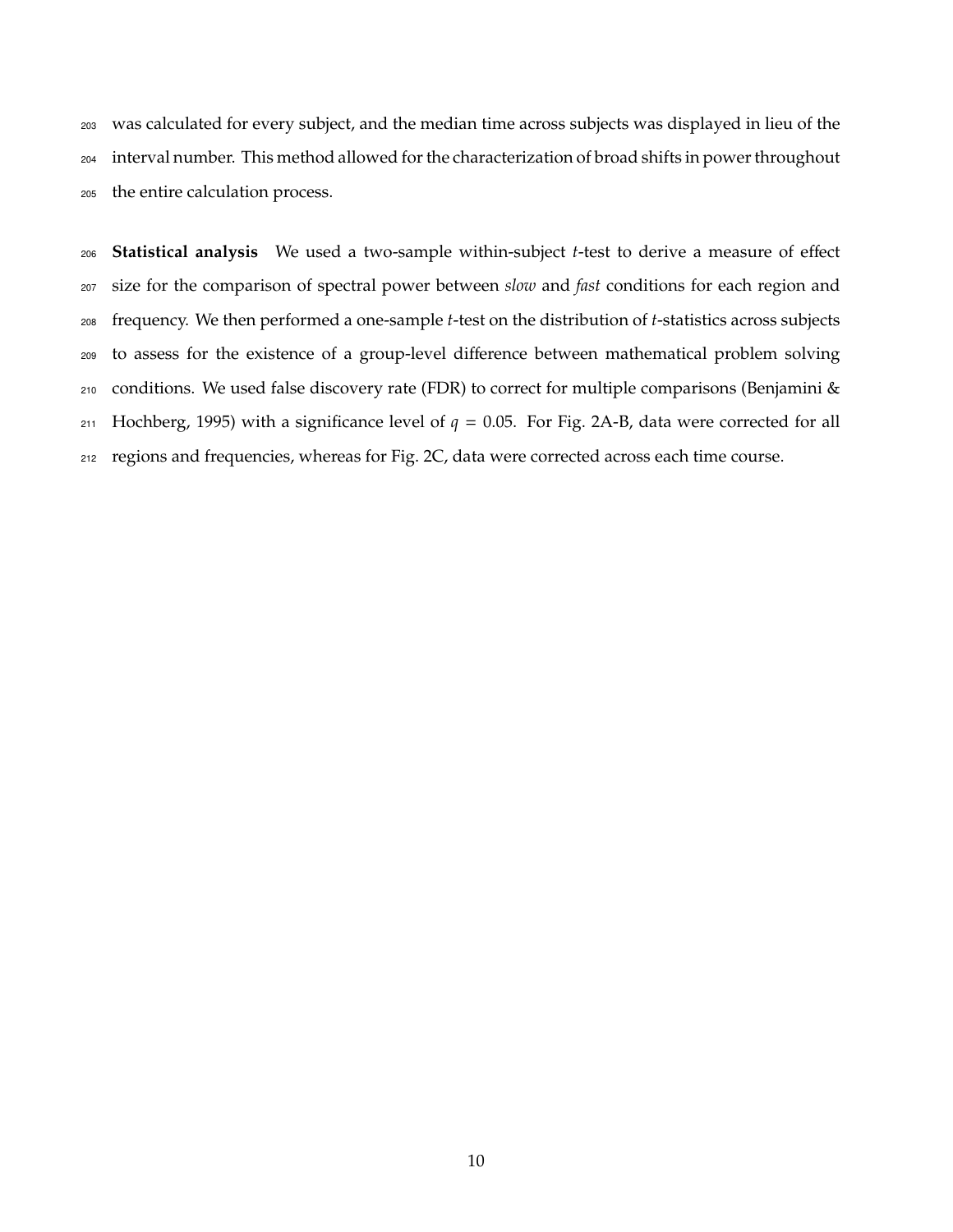## **Results**

#### **Behavioral results and model**

215 On average, participants completed a total of 197.56  $\pm$  12.08 (mean  $\pm$  SEM) trials of the task. To  $_{216}$  assess performance on the task, we calculated each participant's overall accuracy (mean accuracy = 93.0  $\pm$  6.9%). Only participants with higher than 50 percent accuracy and greater than 50 arithmetic trials were included in further analyses. 294 participants met these criteria, and therefore, 36 participants were excluded. We used response time on correct trials as our dependent measure <sub>220</sub> for the behavioral model, and first sought to visualize how participant response time is affected by the total problem sum, a factor that has been previously identified as contributing to baseline 222 problem difficulty (Ashcraft, 1992). A distinct relationship is visible, whereby increasing the total sum of digits results in longer response times and decreased accuracy (Fig 1B). This trend becomes readily apparent at larger sums, when trial combinations begin to exhibit a left upward shift of low accuracy and long response time apart from the dominant cluster with high accuracy and short response times.

 Since most participants could successfully perform this task with high accuracy, we only analyzed correct trials and used response time to operationalize the information processing load required for a given problem. Fig. 1D shows the average response time for each trial combination 230 of digits across all subjects, which illustrates the effect of problem sum in the general progression of *warm* colors (longer response times) towards the lower right corner of each subplot as well as across the entire panel, where the total sum of the digits is larger. Other patterns, such as problems in which three digits are identical (i.e. 9+9+9) or two digits sum to 10 (i.e. 5+5+C), show response times are noticeably shorter (*cool* colors) than would be predicted solely based on problem sum.

 Having observed apparent relationships between arithmetic characteristics inherent to a given problem and average response times, we developed a linear regression model using aggregated subject data to predict participant response times based on properties of the problems. The model was constructed using five features of the trial equation (see Methods) that we hypothesized would be related to cognitive demand during mathematical problem solving and would therefore predict response times (Fig. 1C). Fitting the model across subjects yielded an *r*-squared value of 241 0.49. Normalized  $\beta$ -coefficients for each factor included: the sum of equation digits ( $\beta_1 = 6.70$ ),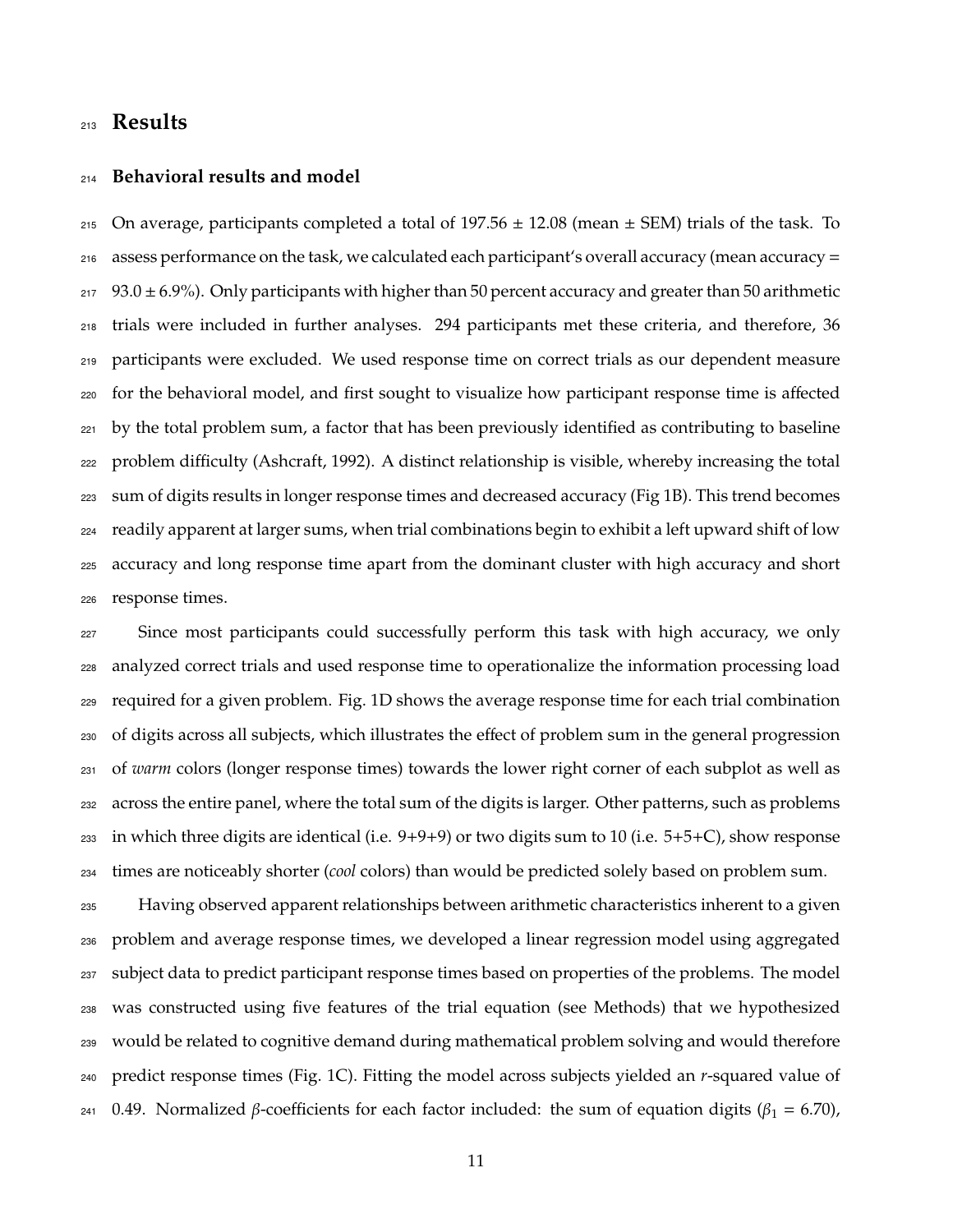242 presence of an even solution ( $\beta_2$  = -0.06), existence of any two digits with a sum of ten ( $\beta_3$  = -243 1.15), presence of repeated digits ( $\beta_4$  = -0.63), and presence of triplet digits ( $\beta_5$  = -0.39). Using those 244 model coefficients, we predicted response times for each possible trial equation, which are depicted in Fig. 1E. Overall, the model's predictions exhibit similar trends to the average response times shown in Fig. 1D, which suggests that our model adequately identifies response time variability associated with measures of trial-level information processing.

## **ROI analysis of spectral power changes during demanding arithmetic**

 We first characterized broadband changes in spectral power averaged over the response interval to determine how changes in the spectral tilt relate to variability in neural information process- ing during mathematical problem solving. This analysis tested the hypothesis that problems that are more cognitively demanding evoke greater evidence for the spectral tilt. We first com- pared trials that were above or below the median response time for each subject (Fig. 2A) before subsequently splitting trials based on whether the actual response time was above or below the predicted response time when accounting for inherent problem complexity with our behavioral model (Fig. 2B). We hypothesized that in both cases trials with longer response times were more cognitively demanding, and would therefore be associated with greater evidence for the spectral 258 tilt. This analysis was also designed to show whether modeling inherent problem difficulty would attenuate the spectral tilt, as predicted by a process-specific account, or would lead to either no <sub>260</sub> effect or an increase in evidence for the spectral tilt, as predicted by a domain-general account.

<sup>261</sup> We assessed the difference in spectral power at each frequency for each electrode within subject by calculating a *t*-statistic comparing *slow* and *fast* trials; we then averaged *t*-statistics across <sub>263</sub> electrodes in each ROI (across hemispheres), before assessing the effects across-subjects (one- sample *t*-test vs. 0). Low-frequency power (LFA; 3–17 Hz) during *slow* trials reliably decreased relative to *fast* trials, most prominently within the frontal cortex but also observed within areas of the temporal and parietal cortices. At the same time, the frontal lobe (including inferior and middle frontal gyri; IFG, MFG) displayed broadband increases in high frequency power (31–180 Hz); other areas including inferior temporal gyrus (ITG), middle temporal gyrus (MTG), and inferior parietal cortex (IPC) demonstrated lower magnitude increases that were not significant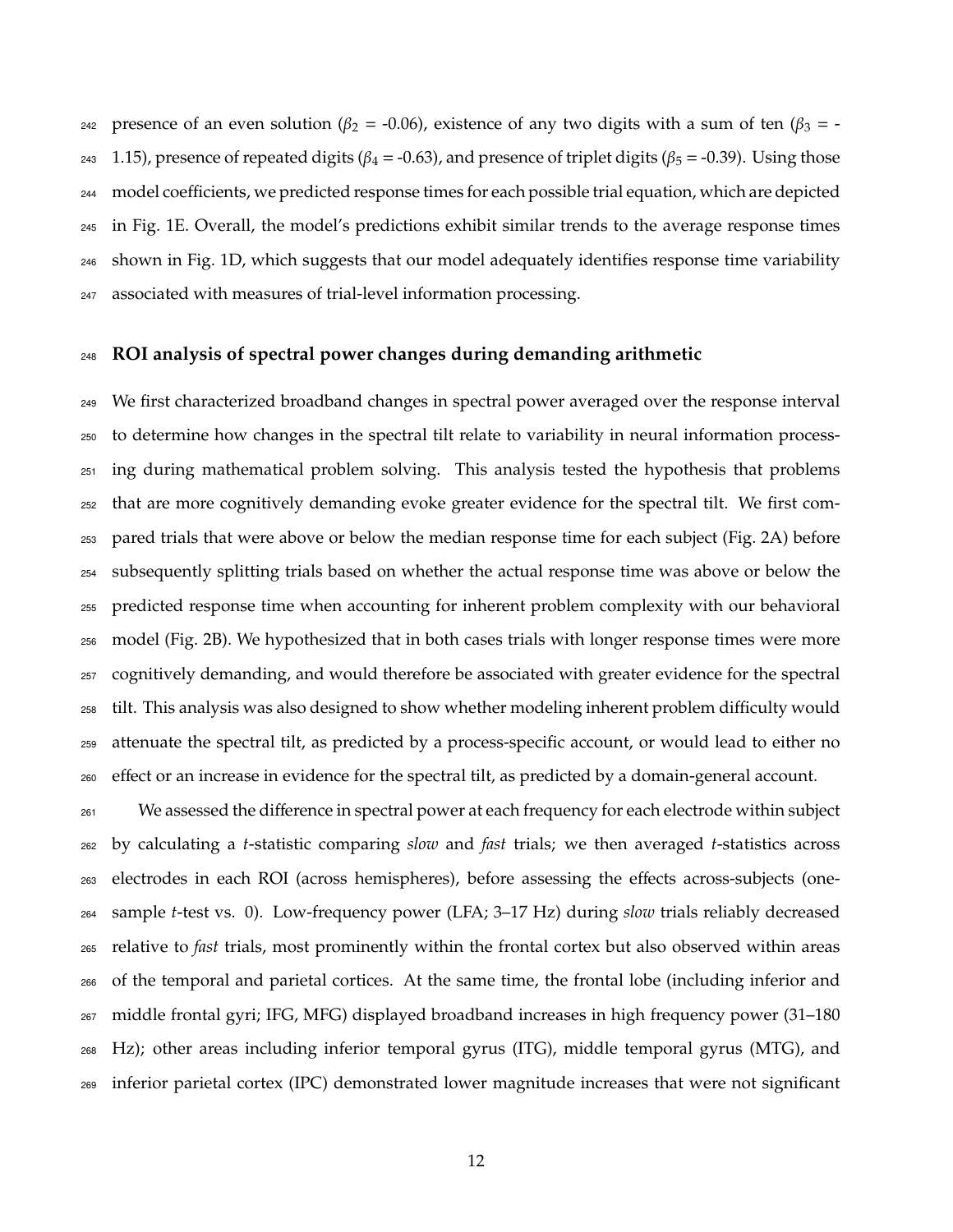when correcting for multiple comparisons. The inflection point on the frequency spectrum at which the power difference shifted from negative to positive occurred between 17 and 31 Hz, consistent with previous findings observed during episodic memory (Burke, Long, et al., 2014). The IFG and MFG regions showed strongest evidence for the spectral tilt, consistent with a role in domain-general manipulation and organization of information in working memory (Owen et al., 1998; Blumenfeld & Ranganath, 2006; Kong et al., 2005; Ischebeck, Zamarian, Egger, Schocke, & Delazer, 2007). In contrast, the occipital cortex (OC), which is responsible for similar visual processing during both trial types, does not exhibit a spectral tilt.

 We next reclassified trials based on our behavioral model of intrinsic mathematical problem <sub>279</sub> difficulty, to determine whether controlling for problem-level complexity would eliminate the spectral tilt pattern we observed when using raw response time to bin trials. We used the model to predict response times for each trial and then split trials into *slow* and *fast* conditions based on the residuals (see Methods). Using the same analysis from Fig. 2A, we found that controlling for trial- level variability led to a stronger spectral tilt, in contrast to the prediction of the process specific model and consistent with a domain general account (Fig. 2B). ITG, MTG, and IPC all showed significant low-frequency power decreases between 3–17 Hz, along with significant high-frequency power increases from 56–180 Hz. The increase in high-frequency power within the superior frontal gyrus (SFG) also reached significance at all frequencies between 56–180 Hz. Furthermore, the decrease in low-frequency power was more widespread and encompassed all ROIs including the hippocampus and medial temporal lobes.

## **Timecourse of spectral power changes in arithmetic**

 Having characterized the aggregate pattern of neural activity across the brain during cognitively demanding problem solving, we next investigated the temporal dynamics of the spectral tilt across the response period. To align trials with varying response times, we first performed a vincentization of the response period, whereby the response period for each trial was divided into 10 intervals and average power computed within each interval. This allows us to statistically compare (across trials and subjects) intervals that were matched for their relative within-response period position. Fig. 2C shows the average time course of activity in regions that demonstrated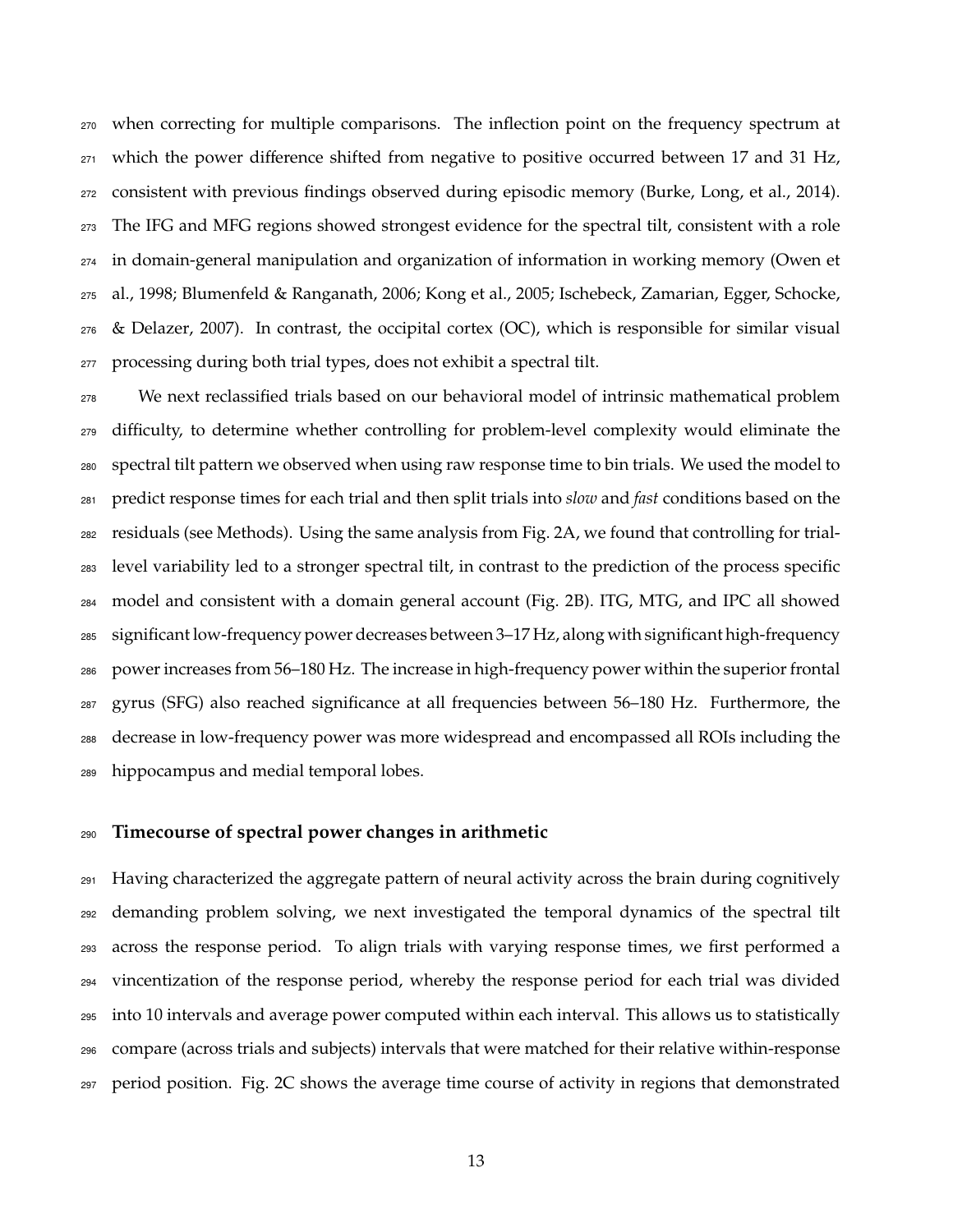a significant decrease in LFA combined with a significant increase in HFA in Fig. 2B. The most significant response was observed in frontal lobe ROIs (IFG and MFG), where all of the high- frequencies (*warm* colors) exhibited significantly increased power while the low-frequencies (*cool* colors) exhibited significantly decreased power that persisted from stimulus presentation to subject response.

 In the temporal lobes, the ITG showed a late increase in high-frequency power and reduction in low-frequency power compared to the MTG, which showed two high-frequency power peaks and a decrease in low-frequency power that was sustained for much of the response period. In contrast, IPC showed an initial high-frequency peak in the first half of the response period along with significantly reduced low-frequency power. Taken together, these data suggest that cognitive demand modulates the spectral tilt most strongly in frontal regions in a way that is consistent across the response period, suggesting sustained engagement of neural activity in these areas during *dicult* mathematical problem solving.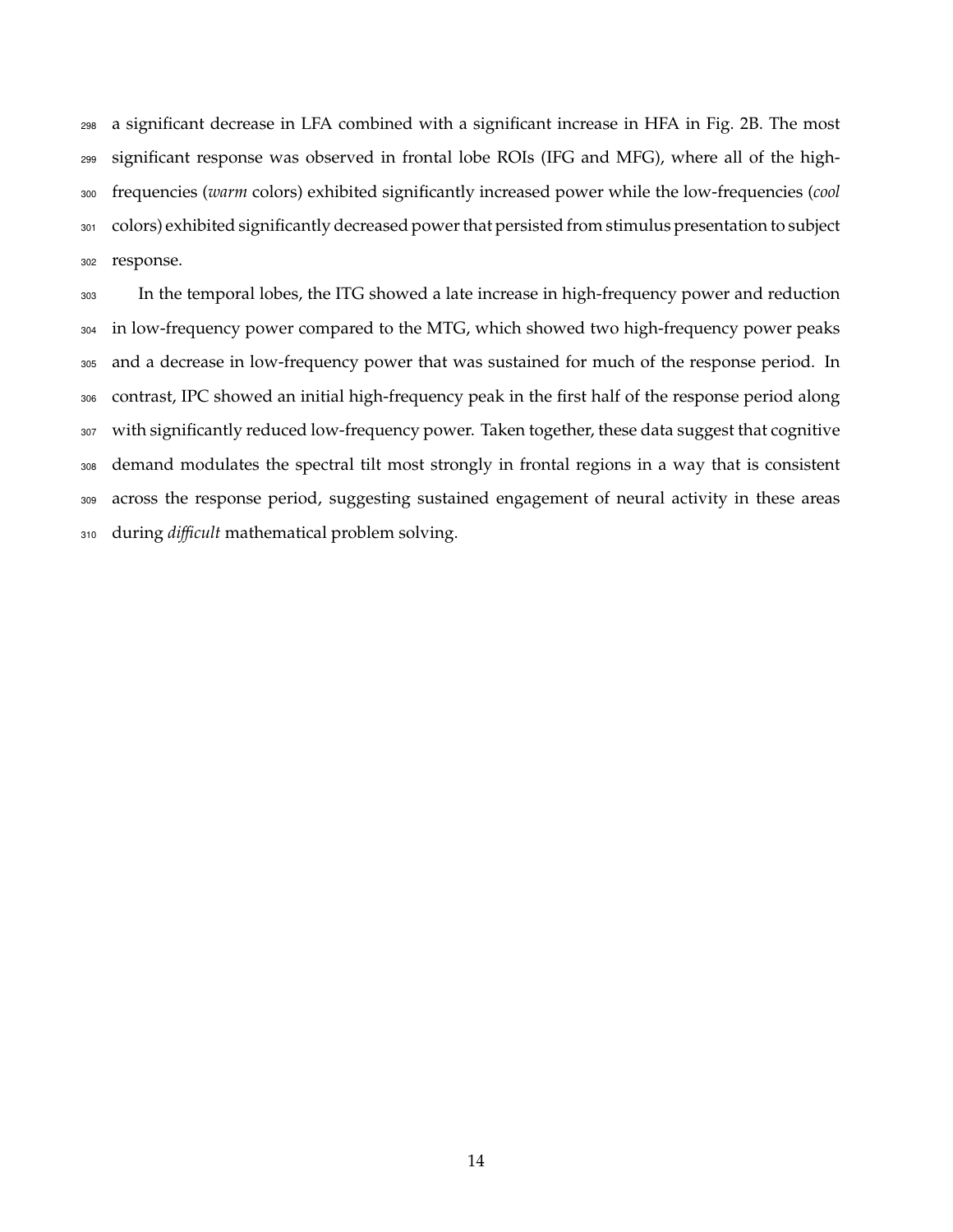## **Discussion**

312 We evaluated the link between the spectral tilt and cognitive demand in the context of a mathemat-313 ical problem solving task by recording intracranial EEG from cortical and subcortical electrodes implanted in a large sample of neurosurgical patients. By analyzing a large dataset to achieve ex- tensive electrode coverage, we could evaluate whole-brain spectral dynamics during mathematical 316 problem solving. After controlling for problem difficulty, problems that subjects answered cor-317 rectly but slower than predicted by the model demonstrated greater evidence for the spectral tilt, most strongly in areas of the lateral frontal lobe. The data show that neural information processing during mathematical problem solving exhibits similar biomarkers of successful performance as found in other domains, such as episodic memory encoding and retrieval, in a way that is inconsis- tent with an attention-based account of the spectral tilt. The data suggest that the spectral tilt may reflect the presence of *desirable diculties* that reflect states of information processing associated with successful cognition.

### **Electrophysiological and cognitive basis of the spectral tilt**

 There is substantial evidence that broadband high-frequency power in the local field potential can be used to index unit firing of the underlying neural population (Lachaux et al., 2012; Merker, 327 2013) that is correlated with the blood-oxygen level dependent (BOLD) fMRI response (Conner, Ellmore, Pieters, DiSano, & Tandon, 2011; Winawer et al., 2013) and multi-unit activity (Manning, Jacobs, Fried, & Kahana, 2009). For example, high-frequency power has been linked to information processing across several cognitive domains including sensorimotor integration (Crone, Sinai, & Korzeniewska, 2006; Cheyne, Bells, Ferrari, Gaetz, & Bostan, 2008; Miller et al., 2007; Crone, Miglioretti, Gordon, & Lesser, 1998), auditory speech perception (Chang et al., 2011), visual recognition (Hermes, Miller, Wandell, & Winawer, 2015), and memory encoding and retrieval (Foster, Dastjerdi, & Parvizi, 2012; Burke, Long, et al., 2014; Howard et al., 2003). Previous studies that used iEEG to study mental arithmetic also measured high-frequency power in order to detect 336 calculation-specific activity (Ueda, Brown, Kojima, Juhász, & Asano, 2015; Hermes, Rangarajan, et al., 2015; Daitch et al., 2016). In addition to a strong relationship between high-frequency power and neural activity, prior work has also observed a concurrent reduction in low frequency activity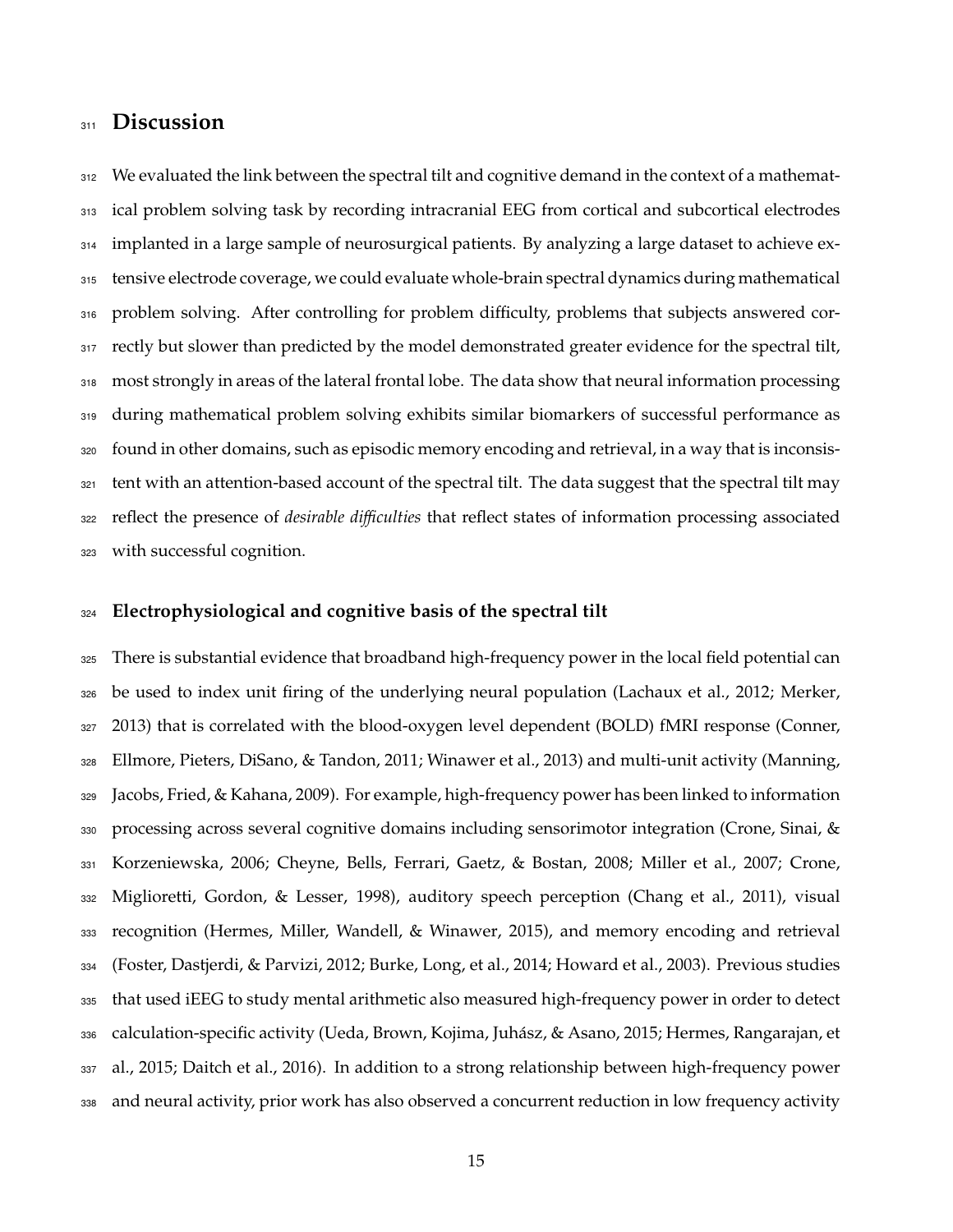(Ezzyat et al., 2017; Burke, Long, et al., 2014; Burke, Sharan, et al., 2014; Greenberg et al., 2015; Long et al., 2014). Unlike the largely asynchronous high-frequency power modulations, these low frequency power changes undergo synchronization, which may provide a mechanism for inter-regional communication (Burke et al., 2013; Solomon et al., 2017).

<sup>343</sup> Our findings demonstrate that the broadband changes in spectral power previously observed across multiple cognitive domains are also present during periods of cognitively demanding mathematical problem solving. Because our analysis focused exclusively on correct trials, our results are unlikely to be related to fluctuations in attention to the task that could sometimes lead to incorrect responses. Instead, trials that required longer processing time showed greater 348 evidence for the spectral tilt, an effect that was not driven by arithmetic properties of the problems themselves that are known to correlate with response time. The data suggest that cognitively demanding mathematical problem solving exhibits a pattern of whole-brain broadband spectral power that is similar to that observed during periods of successful episodic memory formation and retrieval (Kragel et al., 2017).

 An important direction for future work will be to directly compare the neural biomarkers of success across cognitive domains, for example mathematical problem solving and episodic mem- ory encoding/retrieval. Although it was not the focus of this manuscript, it is interesting to note the qualitative similarities between the whole-brain spectral tilt during cognitively demanding mathematical problem solving and periods of successful memory encoding and retrieval. The consistency in neural activity between difficult mathematical problem solving and episodic mem- ory processes is consistent with the notion of *desirable diculties* in memory, whereby engaging cognitively demanding learning leads to better long-term memory retention (BjorK & Kroll, 2015; Karpicke & Roediger, 2008). One possibility is that the similar patterns of broadband spectral mod- ulation reflect a state of neural information processing that is associated with periods of successful 363 cognition (Hasson, Chen, & Honey, 2015).

#### **A behavioral model of mathematical problem solving**

 We introduced a novel behavioral model to account for trial-level variability in arithmetic factors 366 that are known to correlate with difficulty and response time (Ashcraft, 1992). Previous studies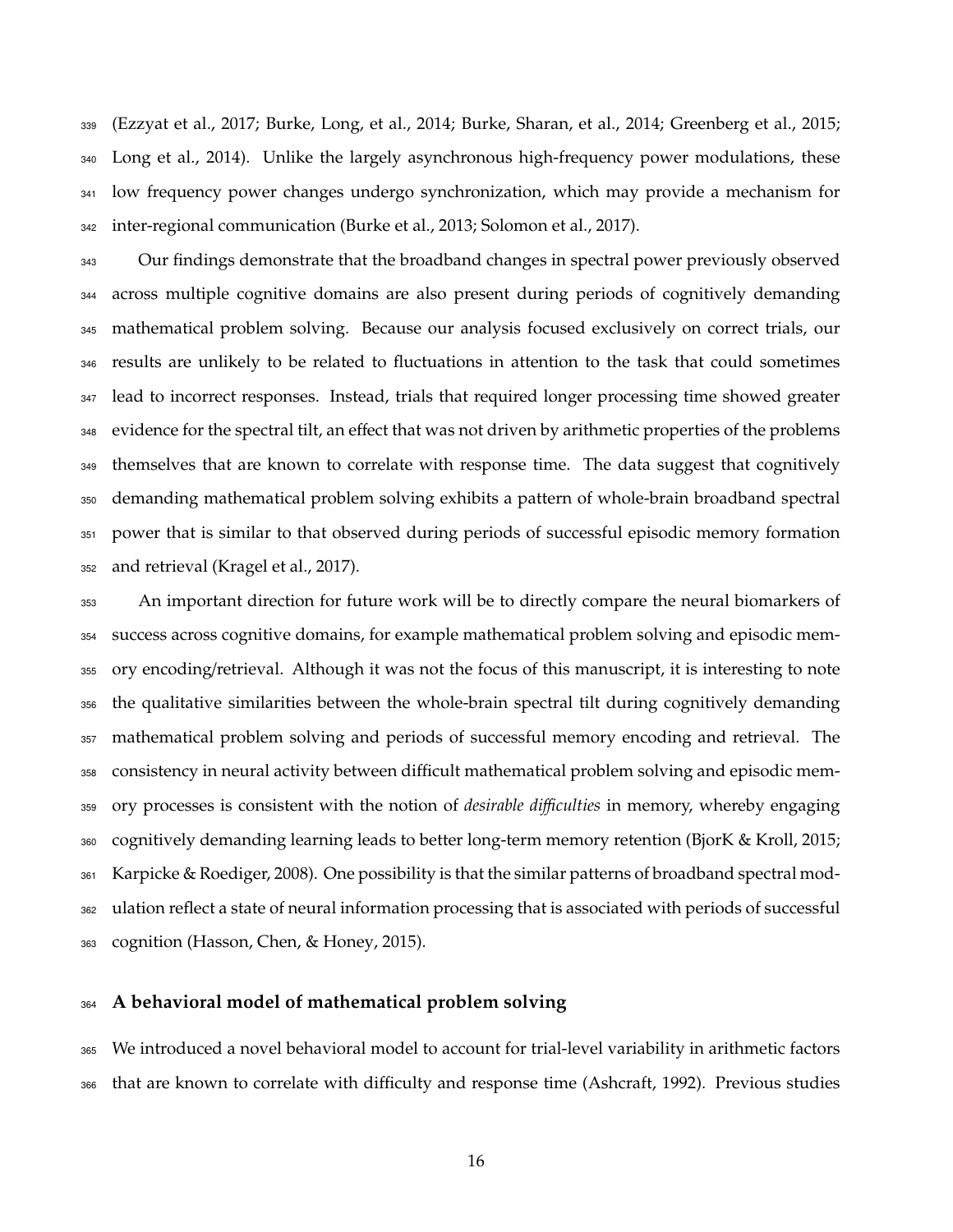367 have generally defined levels of arithmetic difficulty by pre-selecting trials based on intrinsic 368 features related to equation difficulty or by having participants perform pre-experimental training 369 to selectively reduce the difficulty of trained equations (Grabner, Ischebeck, et al., 2009; Ischebeck, Zamarian, Schocke, & Delazer, 2009; Ischebeck et al., 2007). The most common intrinsic features 371 designed to raise procedural complexity included increasing the magnitude of the digits, for example from single-digit to double-digit (Vansteensel et al., 2014; Grabner, Ansari, et al., 2009; Ueda et al., 2015), or choosing problems that require performing carrying or borrowing (Kong et al., 2005; Klein et al., 2010). Our approach is distinct from these earlier studies because we sought to explicitly account for and remove the influence of arithmetic factors on response times. We then used the resulting model residuals to bin trials based on residual response times, thus identifying spectral signatures associated with endogenous variability in a person's cognitive state (Gilden, Thornton, & Mallon, 1995).

#### **Whole-brain contributions to mathematical problem solving**

 By using the spectral tilt to index neural information processing and analyzing intracranial EEG recordings in a large dataset, our study was able to replicate and extend to the whole-brain level previous studies that have identified core mechanisms of mathematical problem solving in specific neural populations (Dastjerdi, Ozker, Foster, Rangarajan, & Parvizi, 2013; Daitch et al., 2016; Ueda et al., 2015; Vansteensel et al., 2014). Our findings demonstrate that regions of the frontal cortex 385 remain activated throughout the response interval with a spectral difference arising shortly after cue presentation and normalizing immediately before response production (Fig. 2C). Previous fMRI studies have shown modulations of BOLD signal in IFG in response to manipulations of equation complexity and level of practice with specific arithmetic problems (Kazui, Kitagaki, & Mori, 2000; Kong et al., 2005; Delazer et al., 2003; Arsalidou & Taylor, 2011). Yet, prior intracranial EEG studies have failed to identify significant high frequency activity within this region. Our results are therefore consistent with the fMRI literature and demonstrate a plausible temporal course of activation, whereby equation presentation causes an initial peak in cognitive demand followed by persistent activity until a solution is obtained.

<sup>394</sup> Our findings in the parietal cortex are consistent with the prominent Triple Code model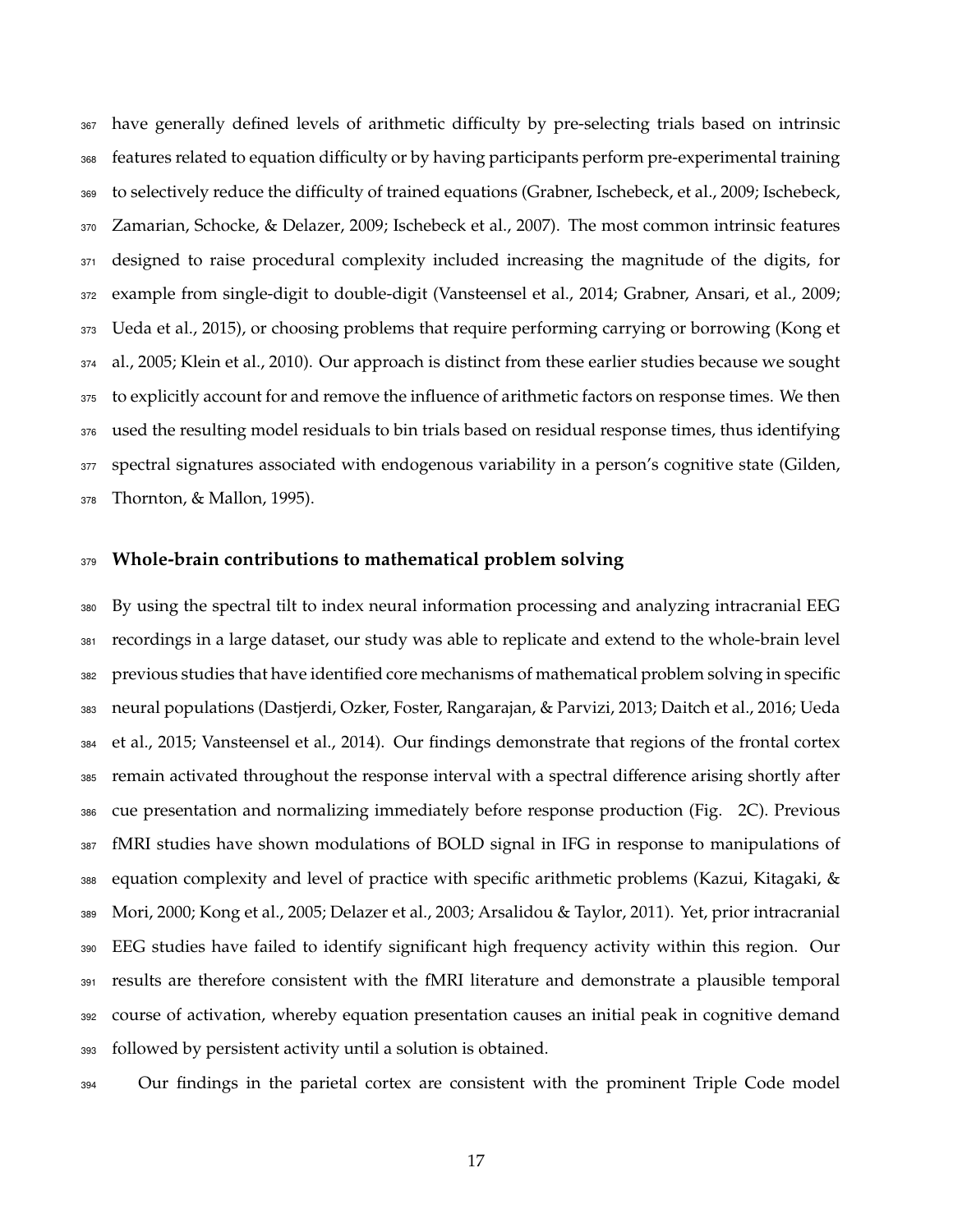(Dehaene et al., 2003) of mathematical cognition, as well as findings from intracranial EEG. The Triple Code model predicts the existence of three numerical representations in parietal cortex de- fined by the angular gyrus, intraparietal sulcus, and superior parietal system. The angular gyrus, for example, has been linked to arithmetic fact retrieval and learning (Ischebeck et al., 2009; Klein, Moeller, Glauche, Weiller, & Willmes, 2013; Grabner et al., 2007), while the intraparietal sulcus has a role in representing numerical quantities (Kadosh & Walsh, 2009). These regions, which are part of our IPC ROI, have demonstrated calculation-related high-frequency power in several intracranial EEG studies (Dastjerdi et al., 2013; Daitch et al., 2016; Ueda et al., 2015; Vansteensel et al., 2014) that is also related to problem difficulty (Vansteensel et al., 2014).

<sup>404</sup> Prior work has also identified modulations in functional coupling between the IPC and infe- rior temporal lobe during distinct stages of numerical processing (Daitch et al., 2016). Our work extends these findings by showing a robust spectral tilt response in ITG that is emphasized when separating trials based on cognitive demand (Fig. 2A-B). When examining the timing of this activ- ity, a predominantly late response was detected, which aligns with the idea that ITG participates in direct computation in addition to early visual numeral encoding. The contribution of MTG to mental calculation has been less clearly elucidated in the prior literature. Lesions in this area cause deficits in rote recall of arithmetic facts (Dehaene & Cohen, 1997), while fMRI functional connectiv- ity increases during easier arithmetic (Klein et al., 2013, 2016). It may seem surprising then that we observe a significant spectral tilt in this area during cognitively demanding mathematical problem solving. Two possible explanations are that MTG is recruited during situations of arithmetic fact retrieval as well as cognitively demanding arithmetic computation, or that some element of arith- metic fact retrieval contributes to performance during cognitively demanding problem solving. 417 Future work will be necessary to adjudicate between these possibilities.

## **Conclusion**

 We recorded intracranial EEG in a large sample of participants to obtain extensive cortical and subcortical electrode coverage, with which we characterized whole-brain patterns of neural ac- tivity during cognitively demanding mathematical problem solving. Spectral analysis revealed a widespread spectral tilt pattern characterized by increased high-frequency power and decreased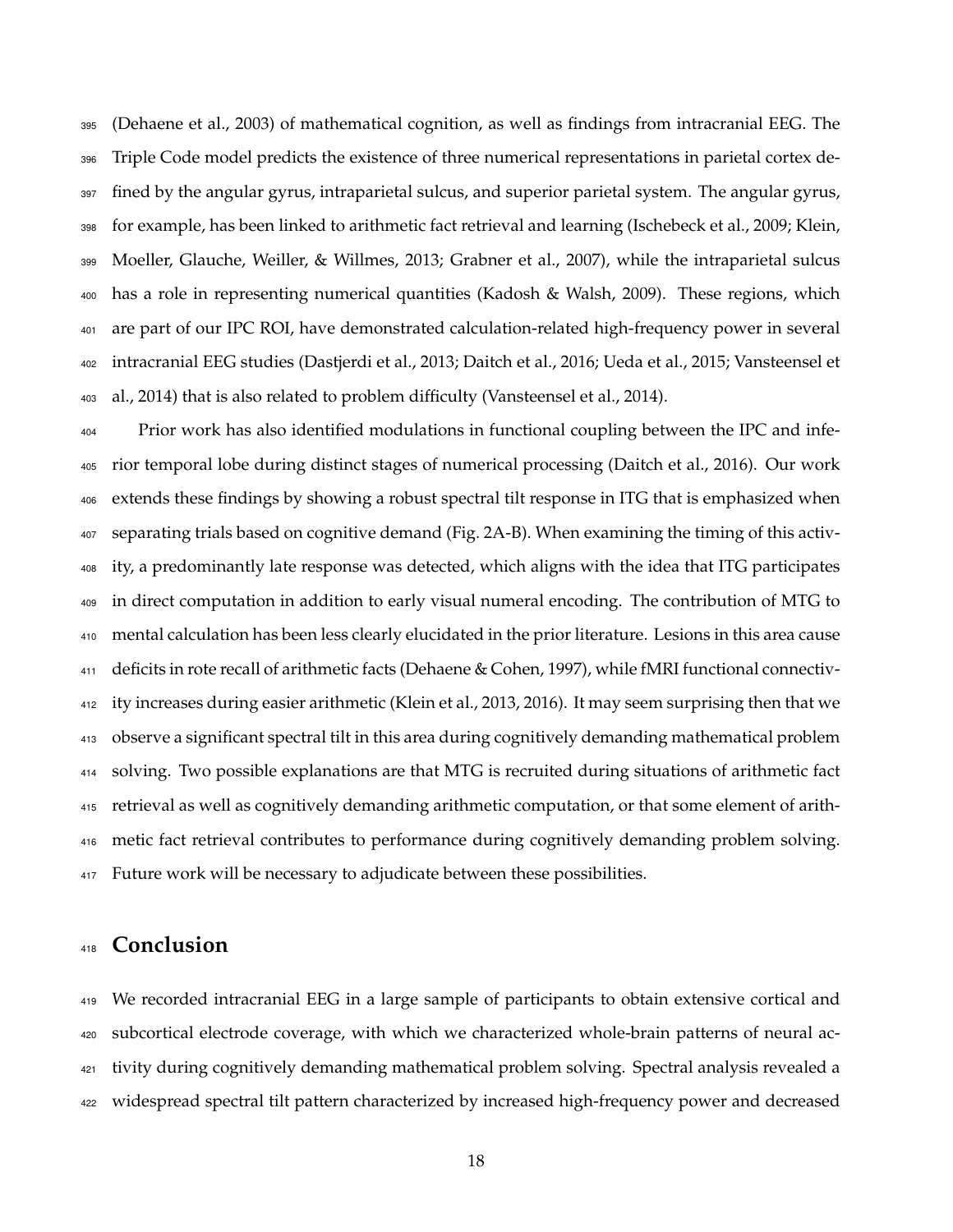low-frequency power. This broadband pattern was present across frontal, parietal and temporal cortical areas for problems that required high levels of information processing, a pattern similar to that observed in previous studies in other cognitive domains such as episodic memory. The data suggest that broadband shifts in the power spectrum of neural activity arise from task-related 427 information processing and are unlikely to reflect basic attention or orientation to the task.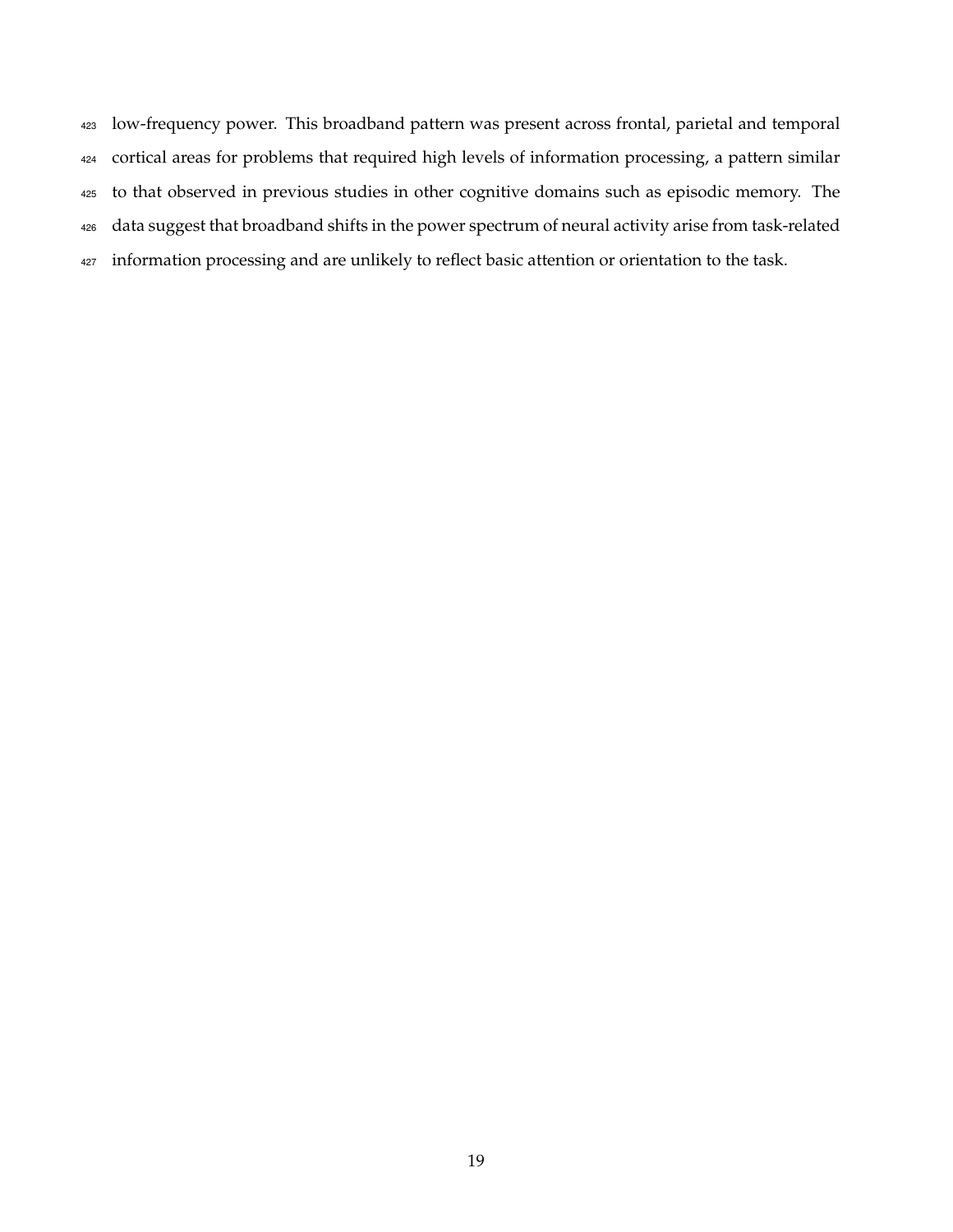**Conflict of interest statement:** The authors have no conflicts of interest.

**Acknowledgements:** We thank Blackrock Microsystems for providing neural recording and stim-

ulation equipment. This work was supported by the DARPA Restoring Active Memory (RAM)

program (Cooperative Agreement N66001-14-2-4032). The views, opinions, and/or findings con-

tained in this material are those of the authors and should not be interpreted as representing the

433 official views or policies of the Department of Defense or the U.S. Government.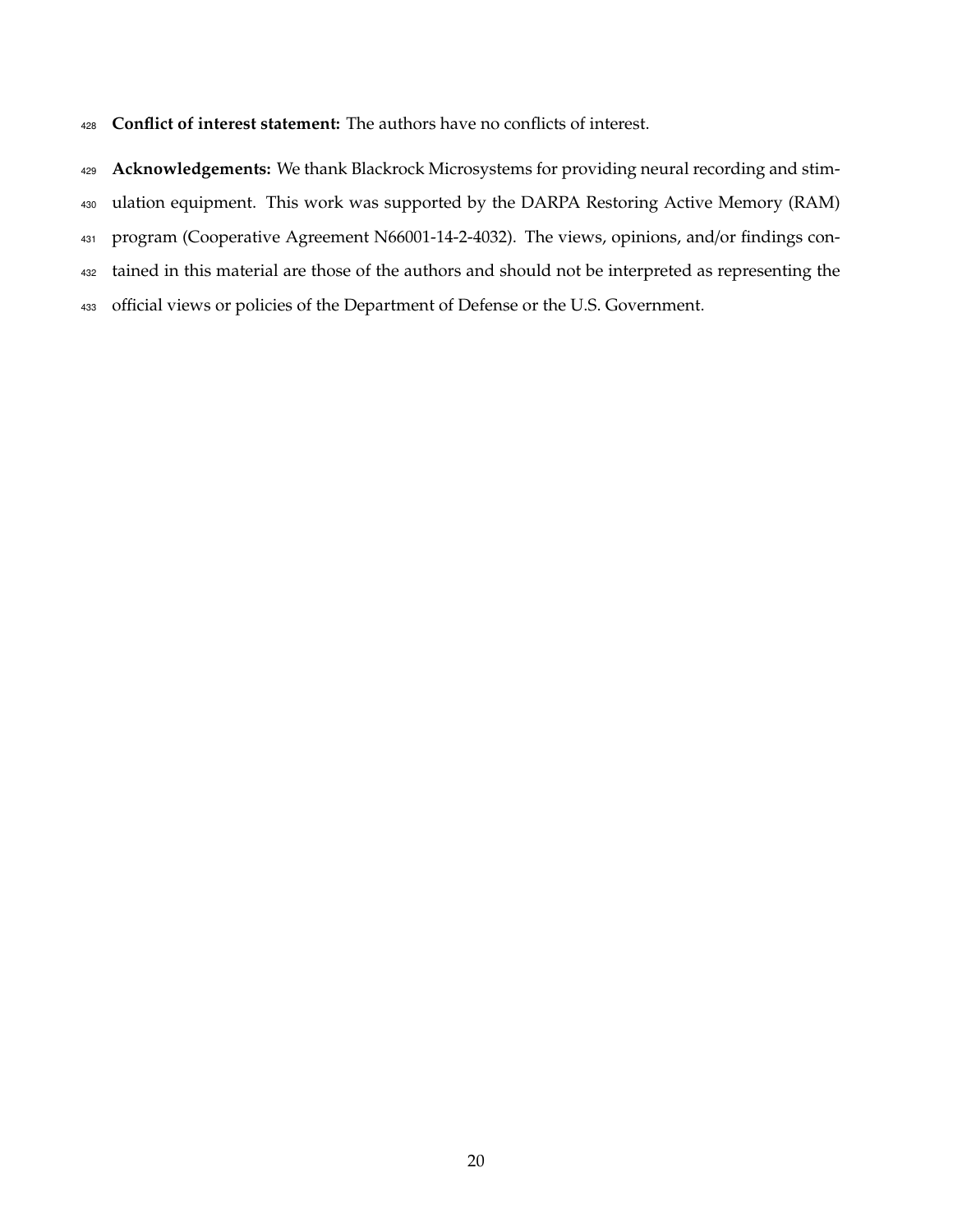| Region of Interest (ROI)       | <b>Total Subjects</b> | <b>Total Electrodes</b> | Average $\pm$ SD   | Maximum            |
|--------------------------------|-----------------------|-------------------------|--------------------|--------------------|
|                                |                       |                         | Electrodes/Subject | Electrodes/Subject |
| Inferior Frontal Gyrus (IFG)   | 228                   | 1580                    | $7.1 \pm 5.0$      | 27                 |
| Middle Frontal Gyrus (MFG)     | 220                   | 2543                    | $12.0 \pm 9.6$     | 51                 |
| Superior Frontal Gyrus (SFG)   | 144                   | 1597                    | $11.4 \pm 11.2$    | 53                 |
| Inferior Temporal Gyrus (ITG)  | 230                   | 1743                    | $7.8 \pm 6.1$      | 35                 |
| Middle Temporal Gyrus (MTG)    | 258                   | 3543                    | $14.3 \pm 8.8$     | 50                 |
| Superior Temporal Gyrus (STG)  | 244                   | 2488                    | $10.2 \pm 7.0$     | 28                 |
| Inferior Parietal Cortex (IPC) | 230                   | 2718                    | $12.2 \pm 10.8$    | 60                 |
| Superior Parietal Cortex (SPC) | 152                   | 1176                    | $7.7 \pm 7.1$      | 39                 |
| Medial Temporal Lobe (MTL)     | 144                   | 464                     | $3.2 \pm 2.1$      | 9                  |
| Hippocampus (HIPP)             | 151                   | 803                     | $5.3 \pm 3.2$      | 17                 |
| Occipital Cortex (OC)          | 140                   | 916                     | $6.5 \pm 7.4$      | 54                 |

Table 1: **Cortical and subcortical electrode coverage.** This table displays the number of subjects with electrodes in a given region of interest along with the total number of electrodes recorded across all subjects. The average number of electrodes for each subject with the corresponding standard deviation is noted.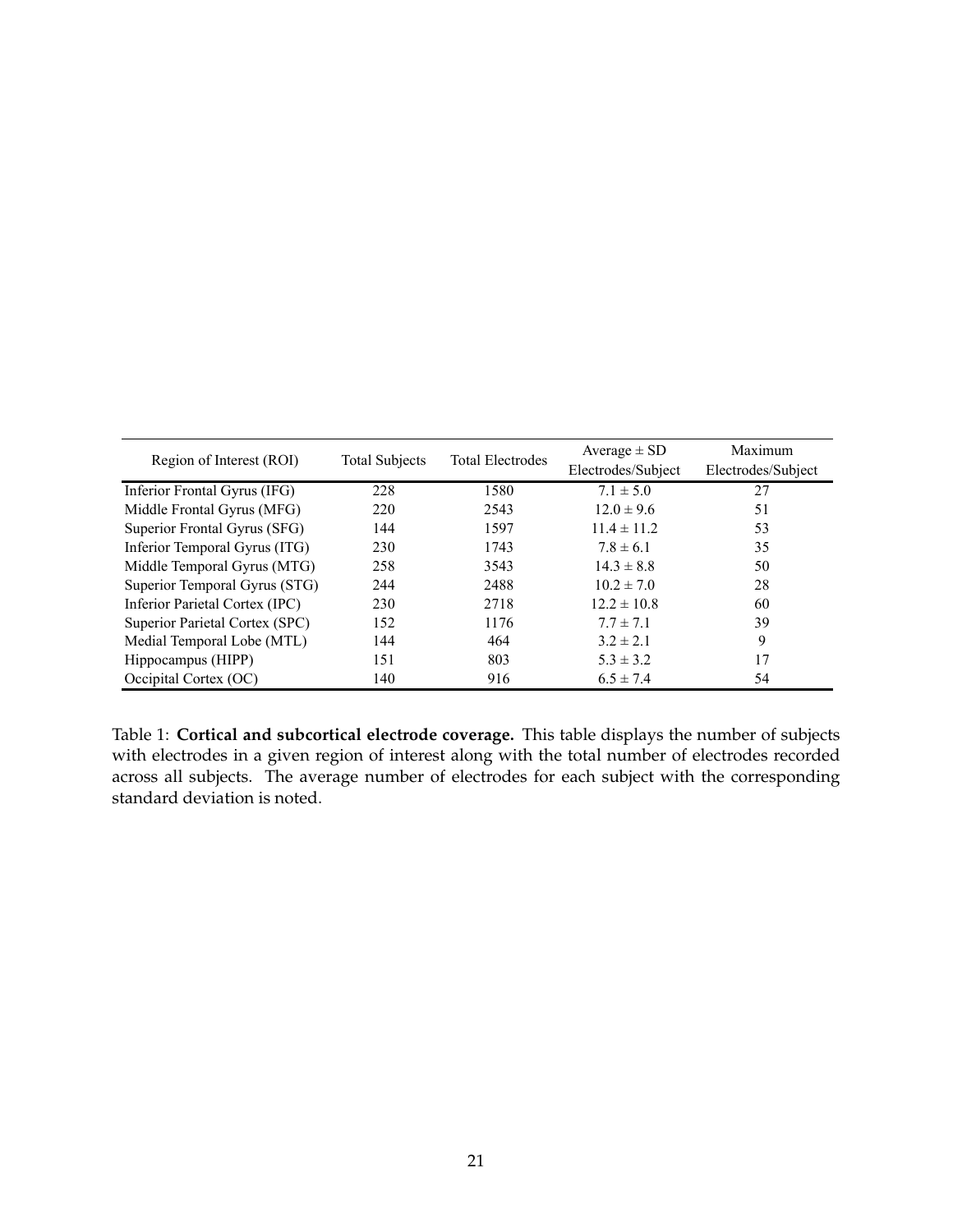

Figure 1: **Experimental design, behavioral results, and model of arithmetic problem complexity. A.** Participants performed blocks of a self-paced arithmetic task consisting of equations of the form of  $A + B + C = ?$ ?. **B.** The across-subject average accuracy and response time for each problem are graphed as a function of the problem sum. **C.** Demonstration of the method utilized for separating trials based on difficulty. *Left:* The equation used in a linear regression model of arithmetic problem complexity. *Right:* Histogram of residual response times from the behavioral model for an example subject. **D.** Average response time across subjects as a function of problem digit combination. First digit, A, is indicated above each panel, while digits B and C are represented on the *x*- and *y*-axis respectively. **E.** Predicted response times for each problem digit combination based on the aggregate subject model presented in the format of Panel D.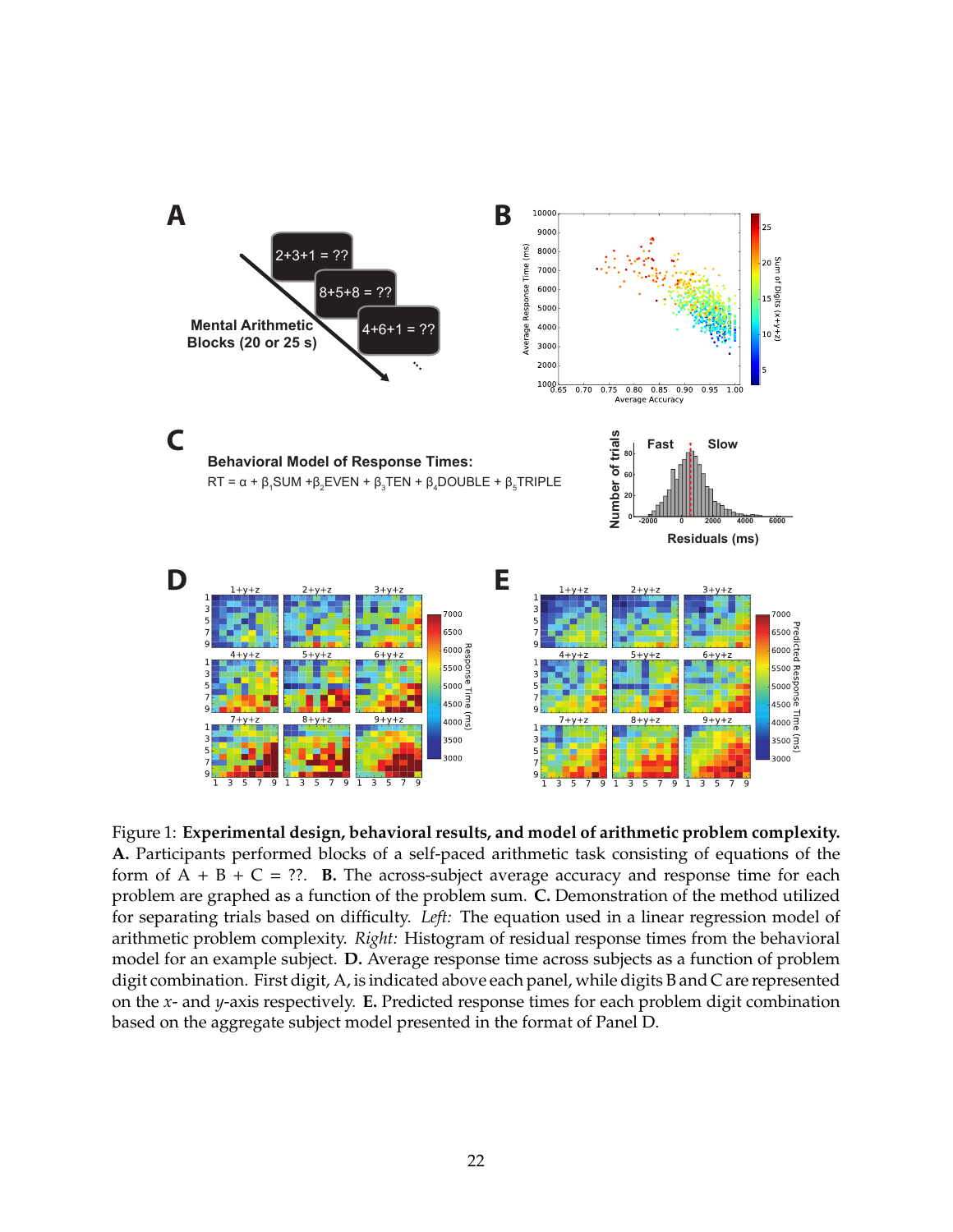

Figure 2: **Spectral power modulation during slow and fast mental arithmetic. A** ROI analysis contrasting spectral power from trials with longer (*slow*)response times compared to trials with shorter (*fast*) response times based on an individual's median response time. A*t*-statistic comparing *slow* > *fast* conditions calculated for each ROI. Region and frequency pairs that exhibited an FDRcorrected difference  $(q < 0.05)$  between *slow* and *fast* trials are labeled with a gray star. **B** The same analysis as in (**A**); however, trials were separated with respect to the median of the *residual* response times from the behavioral model. IFG=inferior frontal gyrus; MFG=middle frontal gyrus; SFG=superior frontal gyrus; ITG=inferior temporal gyrus; MTG=middle temporal gyrus; STG= superior temporal gyrus; IPC=inferior parietal cortex; SPC=superior parietal cortex; MTL=medial temporal lobe cortex; HIPP=hippocampus. **C** Time course of spectral power changes in regions showing a spectral tilt pattern. Time along the *x*-axis represents the average post-stimulus time for each interval across all subjects. Intervals with a significant increase or decrease in spectral power (*q* < 0.05, FDR-corrected) are labeled with a star. Trials were separated by residual response times from the behavioral model as in (**B**). The number of participants included in the analysis of each ROI is shown in the lower right corner.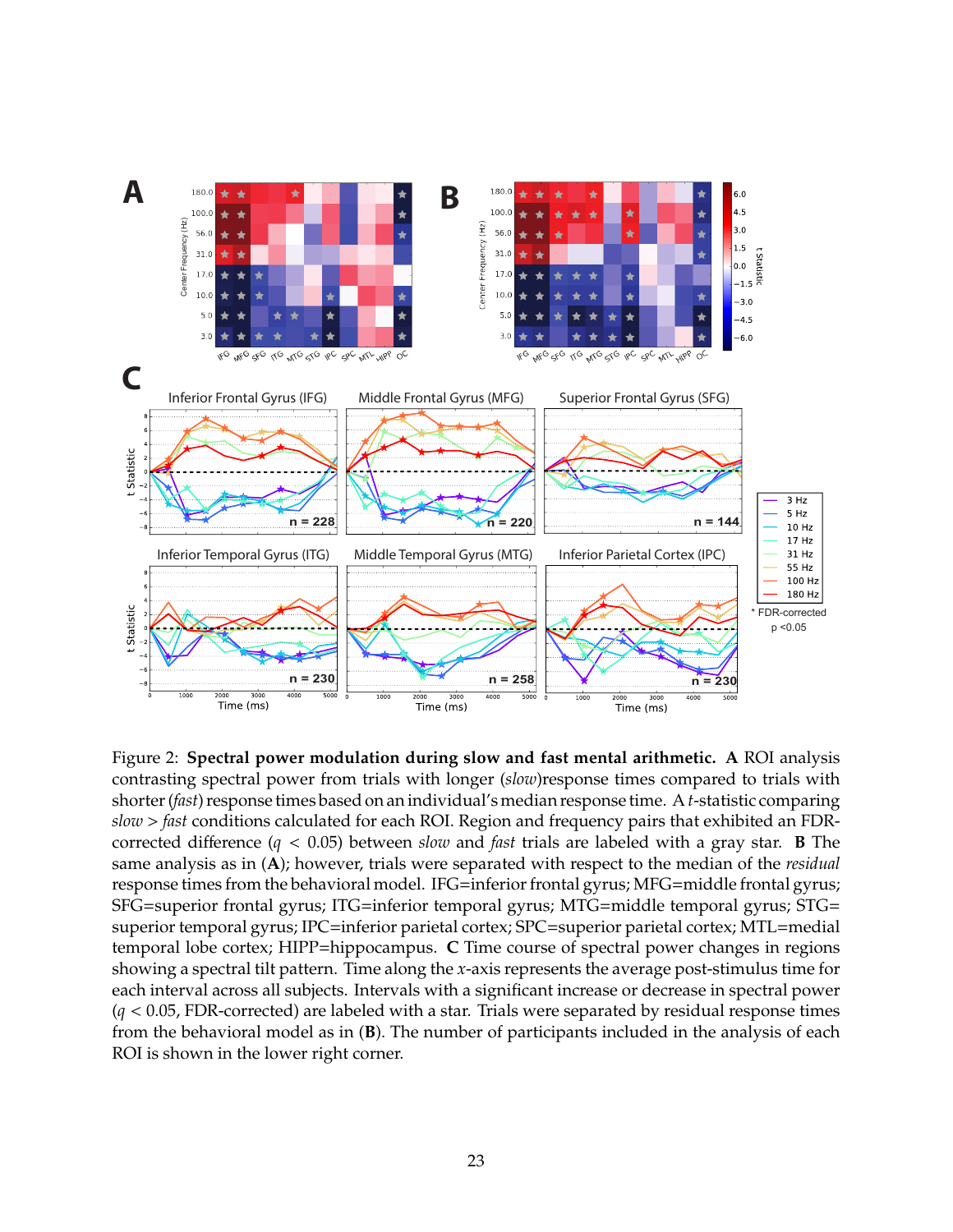# **References**

- Arsalidou, M., & Taylor, M. J. (2011). Is 2+2=4? Meta-analyses of brain areas needed for numbers and calculations. *NeuroImage*, *54*(3), 2382–2393. Retrieved from http://dx.doi.org/10 .1016/j.neuroimage.2010.10.009 doi: 10.1016/j.neuroimage.2010.10.009
- Ashcraft, M. H. (1992). Cognitive arithmetic: A review of data and theory. *Cognition*, *44*(1-2), 75–106.
- 440 Avants, B. B., Epstein, C. L., Grossman, M., & Gee, J. C. (2008). Symmetric diffeomorphic image registration with cross-correlation: evaluating automated labeling of elderly and neurode-generative brain. *Medical Image Analysis*, *12*(1), 26–41.
- Benjamini, Y., & Hochberg, Y. (1995). Controlling the False Discovery Rate: a practical and powerful approach to multiple testing. *Journal of Royal Statistical Society, Series B*, *57*, 289-300.
- BjorK, R. A., & Kroll, J. F. (2015). Desirable diculties in vocabulary learning. *The American journal of psychology*, *128*(2), 241.
- Blumenfeld, R., & Ranganath, C. (2006). Dorsolateral prefrontal cortex promotes long-term mem- ory formation through its role in working memory organization. *The Journal of neuroscience*, *26*(3), 916–925.
- Burgess, A. P., & Gruzelier, J. H. (2000). Short duration power changes in the EEG during recognition memory for words and faces. *Psychophysiology*, *37*, 596-606.
- Burke, J. F., Long, N. M., Zaghloul, K. A., Sharan, A. D., Sperling, M. R., & Kahana, M. J. (2014).
- Human intracranial high-frequency activity maps episodic memory formation in space and time. *NeuroImage*, *85 Pt. 2*, 834–843. doi: 0.1016/j.neuroimage.2013.06.067
- Burke, J. F., Ramayya, A. G., & Kahana, M. J. (2015). Human intracranial high-frequency activity during memory processing: Neural oscillations or stochastic volatility? *Current Opinion in Neurobiology*, *31*, 104–110.
- Burke, J. F., Sharan, A. D., Sperling, M. R., Ramayya, A. G., Evans, J. J., Healey, M. K., . . . Kahana, M. J. (2014). Theta and high–frequency activity mark spontaneous recall of episodic memories. *Journal of Neuroscience*, *34*(34), 11355–11365. doi: 10.1523/JNEUROSCI.2654-13 .2014
- Burke, J. F., Zaghloul, K. A., Jacobs, J., Williams, R. B., Sperling, M. R., Sharan, A. D., & Kahana, M. J.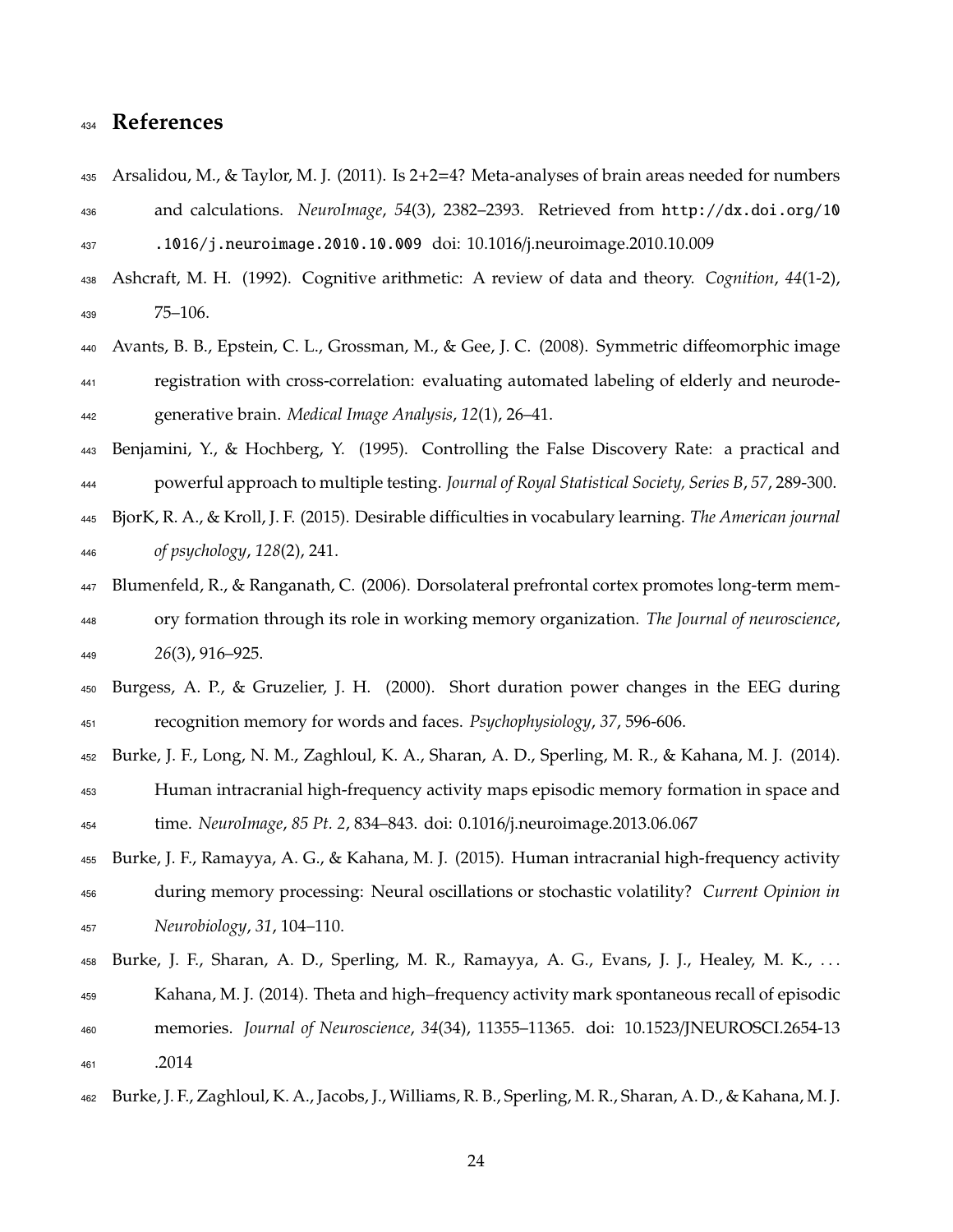- (2013). Synchronous and asynchronous theta and gamma activity during episodic memory formation. *Journal of Neuroscience*, *33*(1), 292–304. doi: 10.1523/JNEUROSCI.2057-12.2013
- Chang, E. F., Edwards, E., Nagarajan, S. S., Fogelson, N., Dalal, S. S., Canolty, R. T., . . . Knight, R. T. (2011). Cortical spatio-temporal dynamics underlying phonological target detection in humans. *Journal of cognitive neuroscience*, *23*(6), 1437–1446.
- Cheyne, D., Bells, S., Ferrari, P., Gaetz, W., & Bostan, A. C. (2008). Self-paced movements induce high-frequency gamma oscillations in primary motor cortex. *Neuroimage*, *42*(1), 332–342.
- Cohen, N. J., & Eichenbaum, H. (1993). *Memory, amnesia, and the hippocampal system*. Cambridge, MA: MIT.
- Conner, C. R., Ellmore, T. M., Pieters, T. A., DiSano, M. A., & Tandon, N. (2011, Sep). Variability of

<sup>473</sup> the relationship between electrophysiology and bold-fmri across cortical regions in humans. *J Neurosci*, *31*(36), 12855-65. doi: 10.1523/JNEUROSCI.1457-11.2011

- Crone, N. E., Miglioretti, D. L., Gordon, B., & Lesser, R. P. (1998). Functional mapping of human sensorimotor cortex with electrocorticographic spectral analysis. II. Event-related synchronization in the gamma band. *Brain*, *121*(12), 2301–2315.
- Crone, N. E., Sinai, A., & Korzeniewska, A. (2006). High-frequency gamma oscillations and human brain mapping with electrocorticography. *Progress in Brain Research*, *159*, 275 - 295.

480 Daitch, A. L., Foster, B. L., Schrouff, J., Rangarajan, V., Kaşikçi, I., Gattas, S., & Parvizi, J. (2016).

Mapping human temporal and parietal neuronal population activity and functional coupling

- during mathematical cognition. *Proceedings of the National Academy of Sciences*, 201608434.
- Retrieved from http://www.pnas.org/lookup/doi/10.1073/pnas.1608434113 doi: 10 .1073/pnas.1608434113

 Dastjerdi, M., Ozker, M., Foster, B. L., Rangarajan, V., & Parvizi, J. (2013). Numerical processing in the human parietal cortex during experimental and natural conditions. *Nature communications*, *4*, 2528. Retrieved from http://www.pubmedcentral.nih.gov/ articlerender.fcgi?artid=3826627{\&}tool=pmcentrez{\&}rendertype=abstract doi:

- 10.1038/ncomms3528
- Dehaene, S., & Cohen, L. (1997). Cerebral pathways for calculation: Double dissociation between rote verbal and quantitative knowledge of arithmetic. *Cortex*, *33*(2), 219–250.

Dehaene, S., Piazza, M., Pinel, P., & Cohen, L. (2003). Three parietal cir-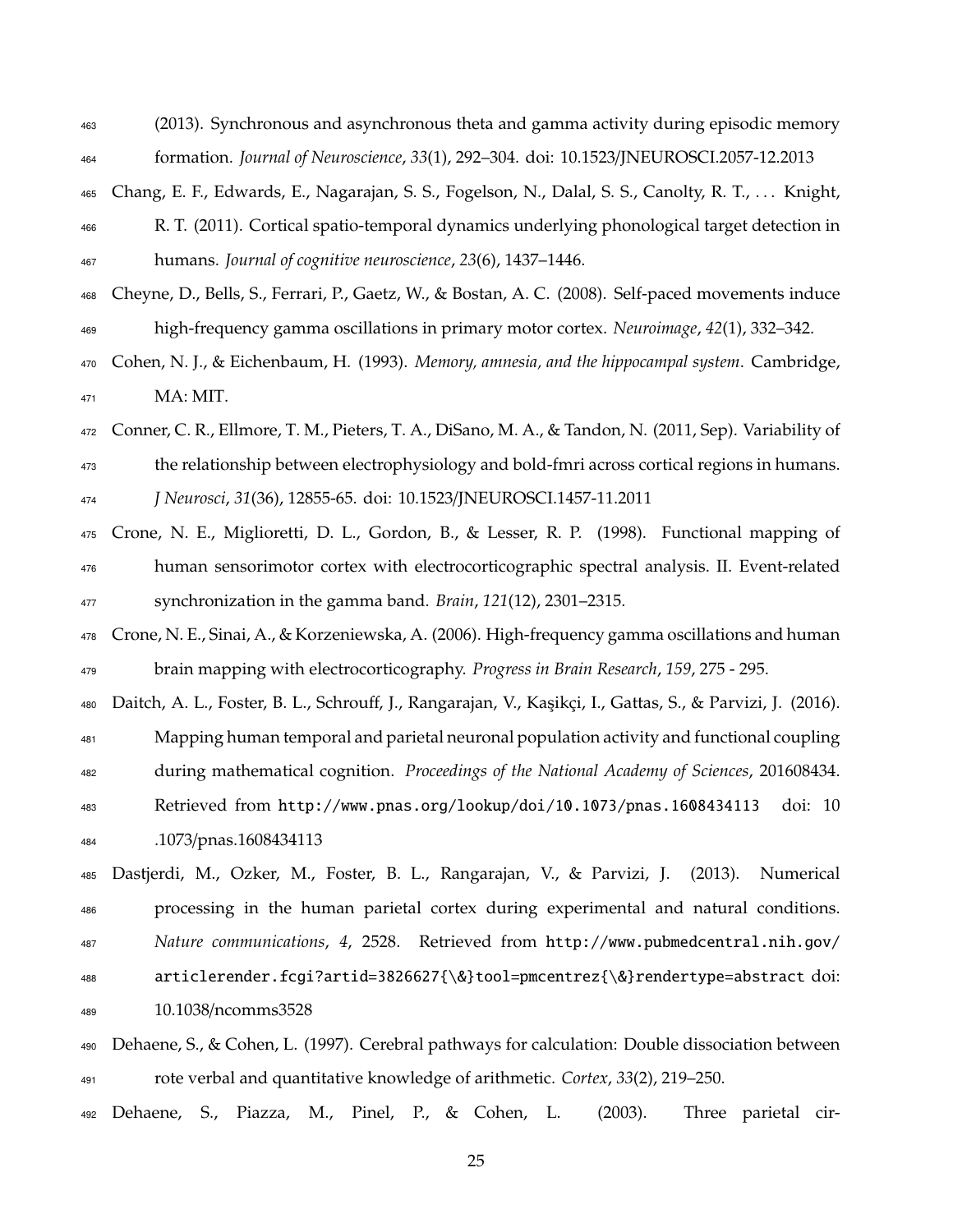| 493 | cuits for number processing. Cognitive neuropsychology, 20(3), 487–506. Retrieved |  |               |
|-----|-----------------------------------------------------------------------------------|--|---------------|
| 494 | from http://www.ncbi.nlm.nih.gov/pubmed/20957581{\%}5Cnhttp://www.scopus.com/     |  |               |
| 495 | inward/record.url?eid=2-s2.0-0013535126{\&}partnerID=tZ0tx3y1                     |  | doi: 10.1080/ |
| 496 | 02643290244000239                                                                 |  |               |

- Delazer, M., Domahs, F., Bartha, L., Brenneis, C., Lochy, A., Trieb, T., & Benke, T. (2003). Learning complex arithmetic - An fMRI study. *Cognitive Brain Research*, *18*(1), 76–88. doi: 10.1016/ j.cogbrainres.2003.09.005
- Desikan, R., Segonne, B., Fischl, B., Quinn, B., Dickerson, B., Blacker, D., . . . Killiany, N. (2006). An automated labeling system for subdividing the human cerebral cortex on MRI scans into gyral based regions of interest. *NeuroImage*, *31*(3), 968-80.
- Dykstra, A. R., Chan, A. M., Quinn, B. T., Zepeda, R., Keller, C. J., Cormier, J., . . . Cash, S. S. (2012).
- Individualized localization and cortical surface-based registration of intracranial electrodes. *Neuroimage*, *59*(4), 3563–3570.
- Eichenbaum, H. (2000, Oct). A cortical-hippocampal system for declarative memory. *Nature Reviews. Neuroscience*, *1*(1), 41–50.
- Ezzyat, Y., Kragel, J. E., Burke, J. F., Levy, D. F., Lyalenko, A., Wanda, P., . . . Kahana, M. J. (2017).
- Direct brain stimulation modulates encoding states and memory performance in humans. *Current Biology*, *27*(9), 1251-1258.
- Ezzyat, Y., Wanda, P., Levy, D., Kadel, A., Aka, A., Pedisich, I., . . . Kahana, M. (2018). Closed-loop
- stimulation of temporal cortex rescues functional networks and improves memory. *Nature Communications*, *9*(1), 365. doi: 10.1038/s41467-017-02753-0
- Fell, J., Ludowig, E., Rosburg, T., Axmacher, N., & Elger, C. (2008). Phase-locking within human mediotemporal lobe predicts memory formation. *Neuroimage*, *43*(2), 410–419.
- Fischl, B., van der Kouwe, A., Destrieux, C., Halgren, E., Segonne, F., Salat, D. H., . . . others (2004). ´ Automatically parcellating the human cerebral cortex. *Cerebral Cortex*, *14*(1), 11–22.
- Foster, B. L., Dastjerdi, M., & Parvizi, J. (2012). Neural populations in human posteromedial cortex display opposing responses during memory and numerical processing. *Proceedings of the National Academy of Sciences*, *109*(38), 15514–15519. doi: 10.1073/pnas.1206580109
- Geller, A. S., Schleifer, I. K., Sederberg, P. B., Jacobs, J., & Kahana, M. J. (2007). PyEPL: A
- cross-platform experiment-programming library. *Behavior Research Methods*, *39*(4), 950–958.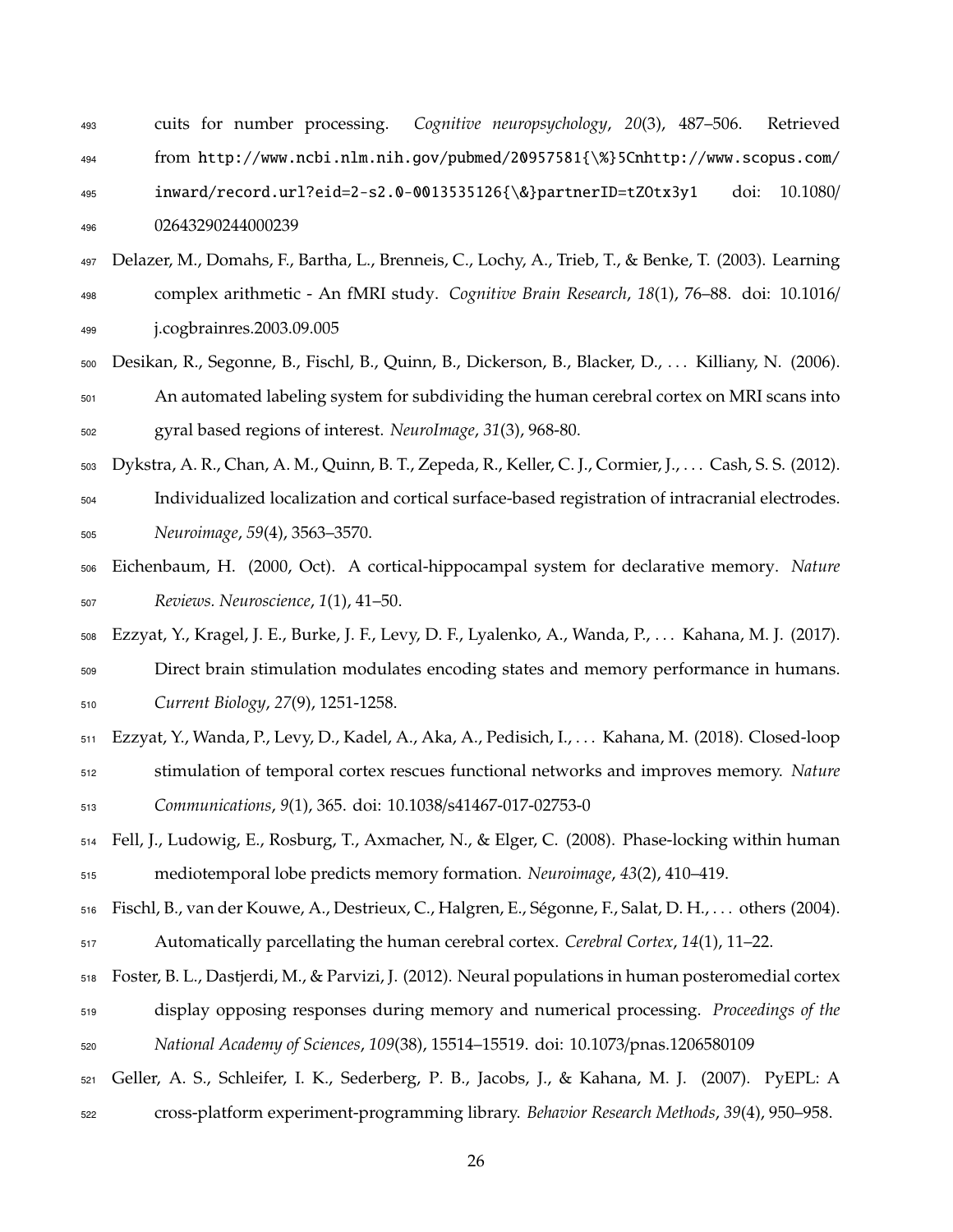- Gilden, D. L., Thornton, T., & Mallon, M. W. (1995). 1/f noise in human cognition. *Science*, *267*(5205), 1837–1839.
- Grabner, R. H., Ansari, D., Koschutnig, K., Reishofer, G., Ebner, F., & Neuper, C. (2009). To retrieve or to calculate? Left angular gyrus mediates the retrieval of arithmetic facts during problem solving. *Neuropsychologia*, *47*(2), 604–608. doi: 10.1016/j.neuropsychologia.2008.10.013
- Grabner, R. H., Ansari, D., Reishofer, G., Stern, E., Ebner, F., & Neuper, C. (2007). Individ-<sub>529</sub> ual differences in mathematical competence predict parietal brain activation during mental calculation. *Neuroimage*, *38*(2), 346–356.
- Grabner, R. H., Ischebeck, A., Reishofer, G., Koschutnig, K., Delazer, M., Ebner, F., & Neuper, C. (2009). Fact learning in complex arithmetic and figural-spatial tasks: The role of the angular gyrus and its relation to mathematical competence. *Human Brain Mapping*, *30*(9), 2936–2952. doi: 10.1002/hbm.20720
- Greenberg, J. A., Burke, J. F., Haque, R., Kahana, M. J., & Zaghloul, K. A. (2015, Jul). Decreases in theta and increases in high frequency activity underlie associative memory encoding. *Neuroimage*, *114*, 257–263. doi: 10.1016/j.neuroimage.2015.03.077
- Gruber, T., Tsivilis, D., Montaldi, D., & Muller, M. (2004). Induced gamma band responses: An ¨ early marker of memory encoding and retrieval. *Neuroreport*, *15*, 1837–1841.
- Guderian, S., Schott, B., Richardson-Klavehn, A., & Duzel, E. (2009). Medial temporal theta state before an event predicts episodic encoding success in humans. *Proceedings of the National*
- *Academy of Sciences*, *106*(13), 5365.
- Hanslmayr, S., Spitzer, B., & Bauml, K. (2009). Brain oscillations dissociate between semantic and nonsemantic encoding of episodic memories. *Cerebral Cortex*, *19*(7), 1631-1640.
- Hanslmayr, S., Volberg, G., Wimber, M., Raabe, M., Greenlee, M. W., & Baumel, K. H. T. (2011). ¨
- The relationship between brain oscillations and bold signal during memory formation: A combined eeg-fmri study. *Journal of Neuroscience*, *31*(44), 15674-15680.
- Hasson, U., Chen, J., & Honey, C. J. (2015). Hierarchical process memory: memory as an integral component of information processing. *Trends in cognitive sciences*, *19*(6), 304–313.
- Hermes, D., Miller, K. J., Wandell, B. A., & Winawer, J. (2015). Gamma oscillations in visual cortex: the stimulus matters. *Trends in cognitive sciences*, *19*(2), 57–58.
- Hermes, D., Rangarajan, V., Foster, B. L., King, J.-R., Kasikci, I., Miller, K. J., & Parvizi, J. (2015).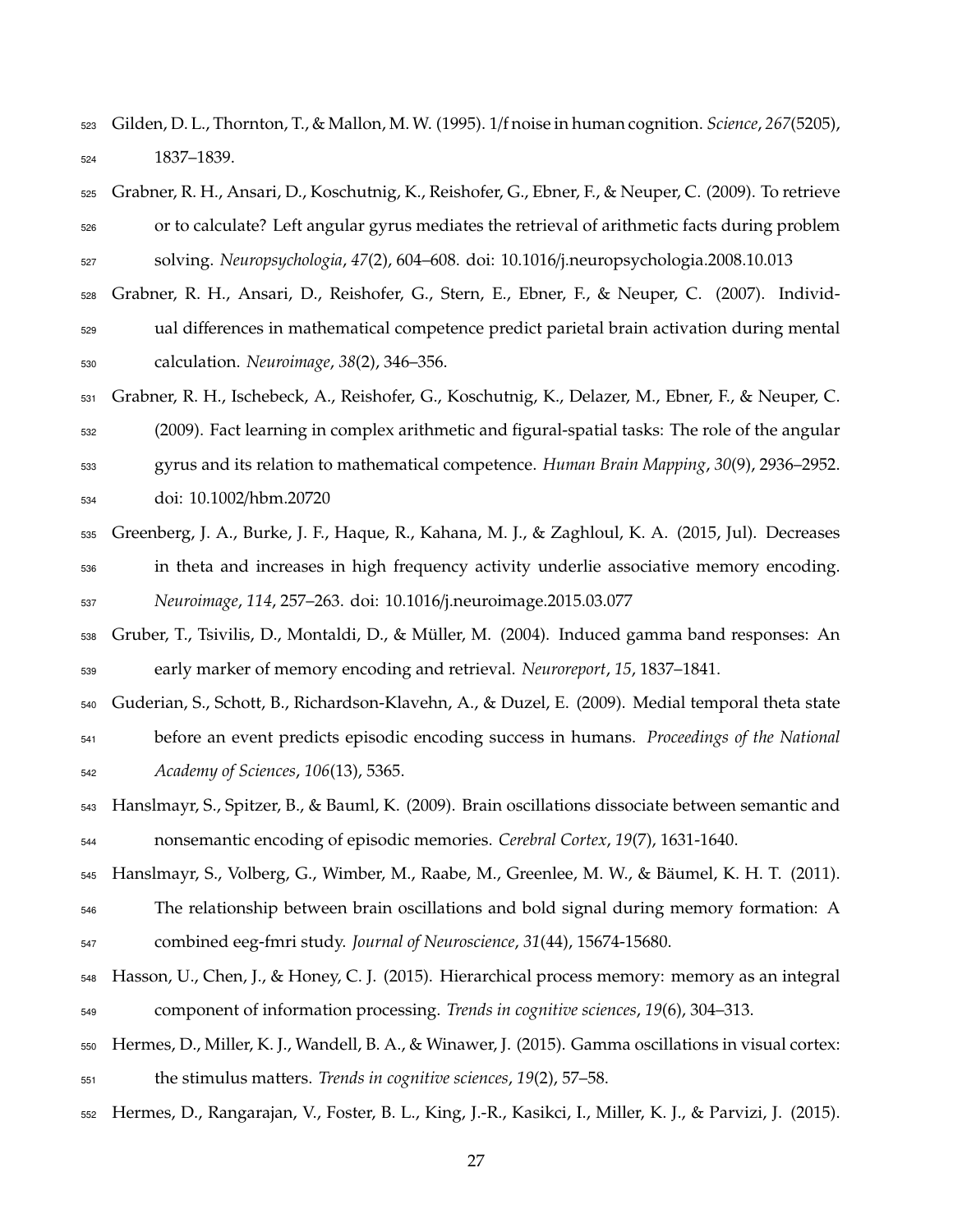Electrophysiological Responses in the Ventral Temporal Cortex During Reading of Numer-als and Calculation. *Cerebral Cortex*, *27*(1), bhv250. Retrieved from http://www.cercor

.oxfordjournals.org/lookup/doi/10.1093/cercor/bhv250 doi: 10.1093/cercor/bhv250

 Howard, M. W., Rizzuto, D. S., Caplan, J. C., Madsen, J. R., Lisman, J., Aschenbrenner-Scheibe, R., . . . Kahana, M. J. (2003). Gamma oscillations correlate with working memory load in humans. *Cerebral Cortex*, *13*, 1369–1374.

 Ischebeck, A., Zamarian, L., Egger, K., Schocke, M., & Delazer, M. (2007). Imaging early practice e↵ects in arithmetic. *NeuroImage*, *36*(3), 993–1003. Retrieved from http://dx.doi.org/ 10.1016/j.neuroimage.2007.03.051 doi: 10.1016/j.neuroimage.2007.03.051

 Ischebeck, A., Zamarian, L., Schocke, M., & Delazer, M. (2009). Flexible transfer of knowledge in mental arithmetic - An fMRI study. *NeuroImage*, *44*(3), 1103–1112. Retrieved from http://

 dx.doi.org/10.1016/j.neuroimage.2008.10.025 doi: 10.1016/j.neuroimage.2008.10.025 Jenkinson, M., Bannister, P., Brady, M., & Smith, S. (2002). Improved optimisation for the robust

- and accurate linear registration and motion correction of brain images. *NeuroImage*, *17*(2), 825-841.
- 568 Jung, J., Mainy, N., Kahane, P., Minotti, L., Hoffmann, D., Bertrand, O., & Lachaux, J. (2008). The neural bases of attentive reading. *Human Brain Mapping*, *29*(1193-1206).
- Kadosh, R. C., & Walsh, V. (2009). Numerical representation in the parietal lobes: Abstract or not abstract? *Behavioral and brain sciences*, *32*(3-4), 313–328.
- Karpicke, J. D., & Roediger, H. L., III. (2008, February). The critical importance of retrieval for learning. *Science*, *319*, 966-968.
- Kazui, H., Kitagaki, H., & Mori, E. (2000). Cortical activation during retrieval of arithmetical facts and actual calculation: A functional magnetic resonance imaging study. *Psychiatry and Clinical Neurosciences*, *54*(4), 479–485. doi: 10.1046/j.1440-1819.2000.00739.x
- Klein, E., Moeller, K., Glauche, V., Weiller, C., & Willmes, K. (2013). Processing Pathways in Mental Arithmetic-Evidence from Probabilistic Fiber Tracking. *PLoS ONE*, *8*(1). doi: 10.1371/ journal.pone.0055455
- Klein, E., Suchan, J., Moeller, K., Karnath, H. O., Knops, A., Wood, G., . . . Willmes, K. (2016). Con-581 sidering structural connectivity in the triple code model of numerical cognition: differential
- connectivity for magnitude processing and arithmetic facts. *Brain Structure and Function*,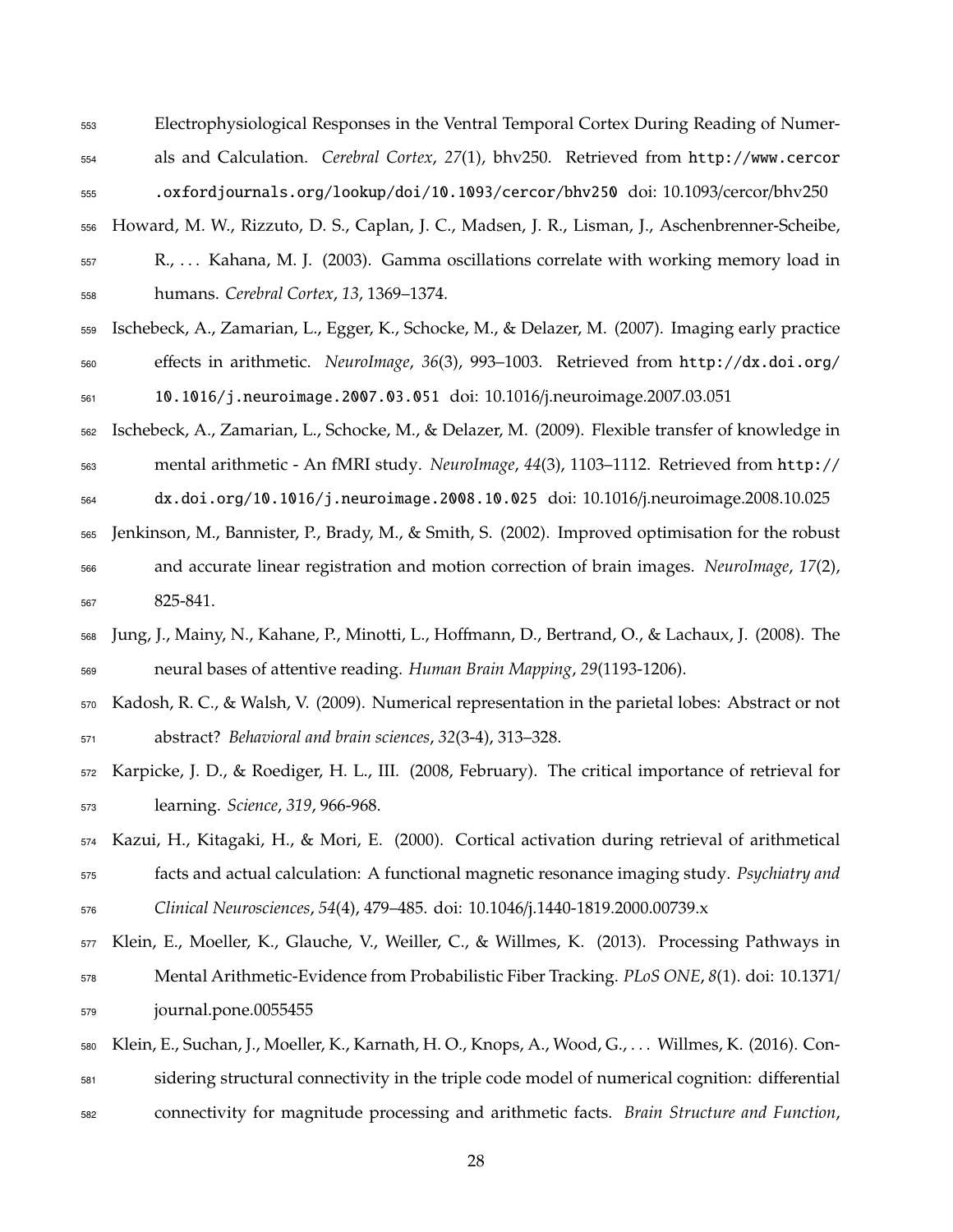- *221*(2), 979–995. doi: 10.1007/s00429-014-0951-1
- Klein, E., Willmes, K., Dressel, K., Domahs, F., Wood, G., & Nuerk, H.-c. (2010). Cate-585 gorical and continuous - disentangling the neural correlates of the carry effect in multi- digit addition. *Behavioral and Brain Functions*, *6*(1), 70. Retrieved from http://www .behavioralandbrainfunctions.com/content/6/1/70 doi: 10.1186/1744-9081-6-70
- Klimesch, W., Doppelmayr, M., Russegger, H., & Pachinger, T. (1996). Theta band power in the human scalp EEG and the encoding of new information. *NeuroReport*, *7*, 1235–1240.
- Kong, J., Wang, C., Kwong, K., Vangel, M., Chua, E., & Gollub, R. (2005). The neural substrate of arithmetic operations and procedure complexity. *Cognitive Brain Research*, *22*(3), 397–405. doi: 10.1016/j.cogbrainres.2004.09.011
- Kragel, J. E., Ezzyat, Y., Sperling, M. R., Gorniak, R., Worrell, G. A., Berry, B. M., . . . Kahana, M. J. (2017, July). Similar patterns of neural activity predict memory function during encoding and retrieval. *NeuroImage*, *155*, 60–71.
- Lachaux, J. P., Axmacher, N., Mormann, F., Halgren, E., & Crone, N. E. (2012). High-frequency neural activity and human cognition: Past, present, and possible future of intracranial EEG research. *Progress in Neurobiology*, *98*, 279-301.
- Lega, B., Jacobs, J., & Kahana, M. (2012). Human hippocampal theta oscillations and the formation of episodic memories. *Hippocampus*, *22*(4), 748–761.
- 601 Long, N. M., Burke, J. F., & Kahana, M. J. (2014). Subsequent memory effect in intracranial and scalp EEG. *NeuroImage*, *84*, 488–494. doi: 10.1016/j.neuroimage.2013.08.052
- Long, N. M., Sperling, M. R., Worrell, G. A., Davis, K. A., Gross, R. E., Lega, B. C., . . . Kahana, M. J. (2017). Contextually mediated spontaneous retrieval is specific to the hippocampus. *Current Biology*, *27*, 1–6.
- Manning, J. R., Jacobs, J., Fried, I., & Kahana, M. J. (2009). Broadband shifts in LFP power
- spectra are correlated with single-neuron spiking in humans. *Journal of Neuroscience*, *29*(43),
- 13613–13620. doi: 10.1523/JNEUROSCI.2041-09.2009
- Merker, B. (2013). Cortical gamma oscillations: the functional key is activation, not cognition. *Neuroscience & Biobehavioral Reviews*, *37*(3), 401–417.
- Miller, K. J., Leuthardt, E. C., Schalk, G., Rao, R. P. N., Anderson, N. R., Moran, D. W., . . . Ojemann,
- J. G. (2007). Spectral changes in cortical surface potentials during motor movement. *Journal*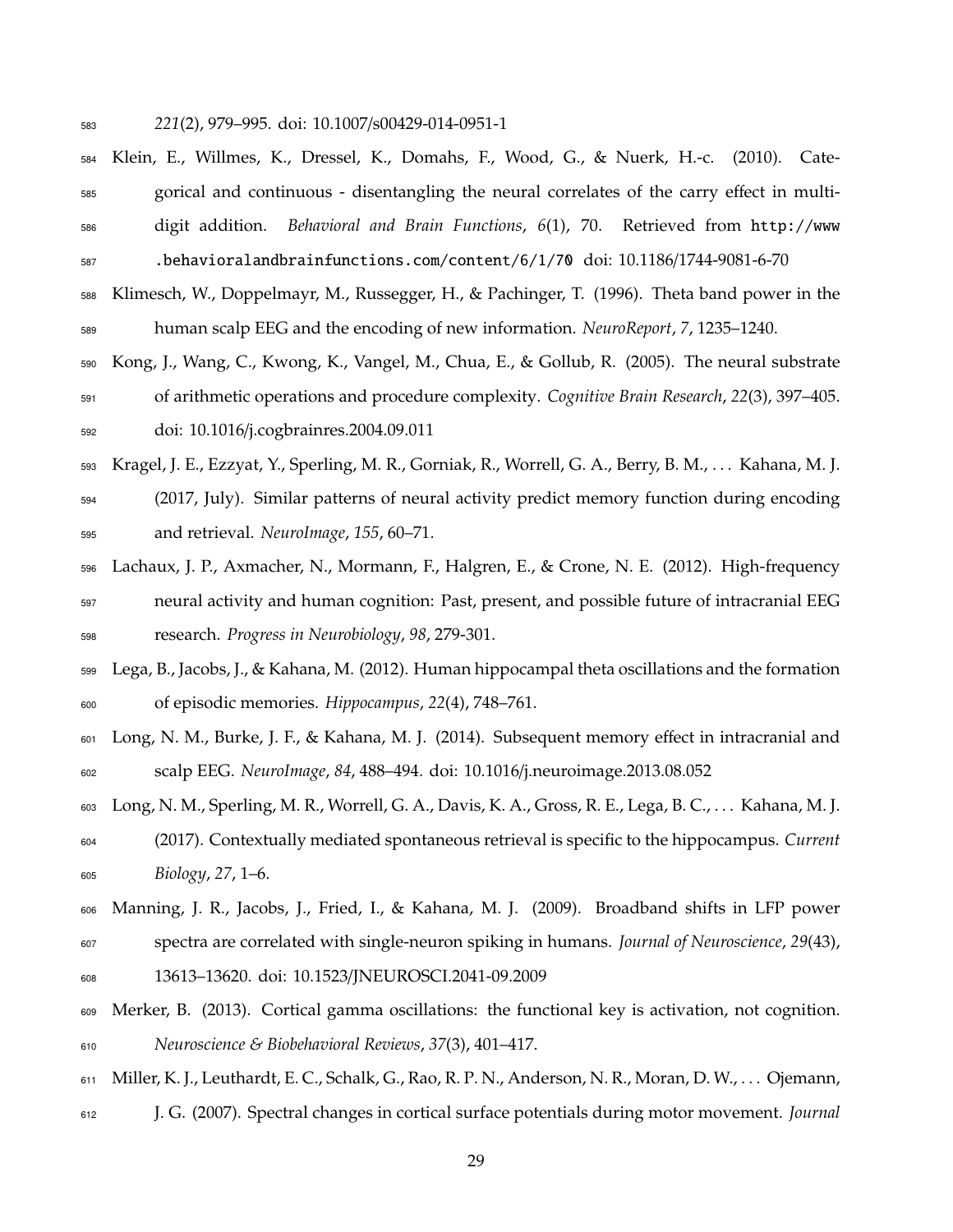*of Neuroscience*, *27*, 2424–2432.

- Miller, K. J., Weaver, K. E., & Ojemann, J. G. (2009). Direct electrophysiological measurement of human default network areas. *Proceedings of the National Academy of Sciences*, *106*(29), 616 12174–12177.
- Nunez, P. L., & Srinivasan, R. (2006). *Electric fields of the brain*. New York: Oxford University Press.
- Osipova, D., Takashima, A., Oostenveld, R., Fernndez, G., Maris, E., & Jensen, O. (2006). Theta and gamma oscillations predict encoding and retrieval of declarative memory. *J Neurosci*, *26*(28), 7523–7531. doi: 10.1523/JNEUROSCI.1948-06.2006

 Owen, A. M., Stern, C. E., Look, R. B., Tracey, I., Rosen, B. R., & Petrides, M. (1998). Functional organization of spatial and nonspatial working memory processing within the human lateral frontal cortex. *Proceedings of the National Academy of Sciences*, *95*(13), 7721–7726.

 Parsons, S., & Bynner, J. (2005). *Does Numeracy Matter More?* (Tech. Rep.). National Research and Development Centre for adult literacy and numeracy.

 Sederberg, P. B., Schulze-Bonhage, A., Madsen, J. R., Bromfield, E. B., McCarthy, D. C., Brandt, A., . . . Kahana, M. J. (2007). Hippocampal and neocortical gamma oscillations predict memory formation in humans. *Cerebral Cortex*, *17*(5), 1190–1196.

Solomon, E., Kragel, J., Sperling, M., Sharan, A., Worrell, G., Kucewicz, M., . . . Kahana, M. (2017).

 Widespread theta synchrony and high-frequency desynchronization underlies enhanced cognition. *Nature Communications*, *8*(1), 1704. doi: 10.1038/s41467-017-01763-2

 Staudigl, T., & Hanslmayr, S. (2013). Theta oscillations at encoding mediate the context-dependent nature of human episodic memory. *Current Biology*, *23*(12), 1101-1106.

Tulving, E. (1983). *Elements of episodic memory*. New York: Oxford.

 Ueda, K., Brown, E. C., Kojima, K., Juhasz, C., & Asano, E. (2015). Mapping mental calculation ´ systems with electrocorticography. *Clinical Neurophysiology*, *126*(1), 39–46. Retrieved from

- http://dx.doi.org/10.1016/j.clinph.2014.04.015 doi: 10.1016/j.clinph.2014.04.015
- Vansteensel, M. J., Bleichner, M. G., Freudenburg, Z. V., Hermes, D., Aarnoutse, E. J., Leijten, F. S. S.,

 . . . Ramsey, N. F. (2014). Spatiotemporal characteristics of electrocortical brain activity during mental calculation. *Human Brain Mapping*, *35*(12), 5903–5920. doi: 10.1002/hbm.22593

- Winawer, J., Kay, K. N., Foster, B. L., Rauschecker, A. M., Parvizi, J., & Wandell, B. A. (2013).
- Asynchronous broadband signals are the principal source of the bold response in human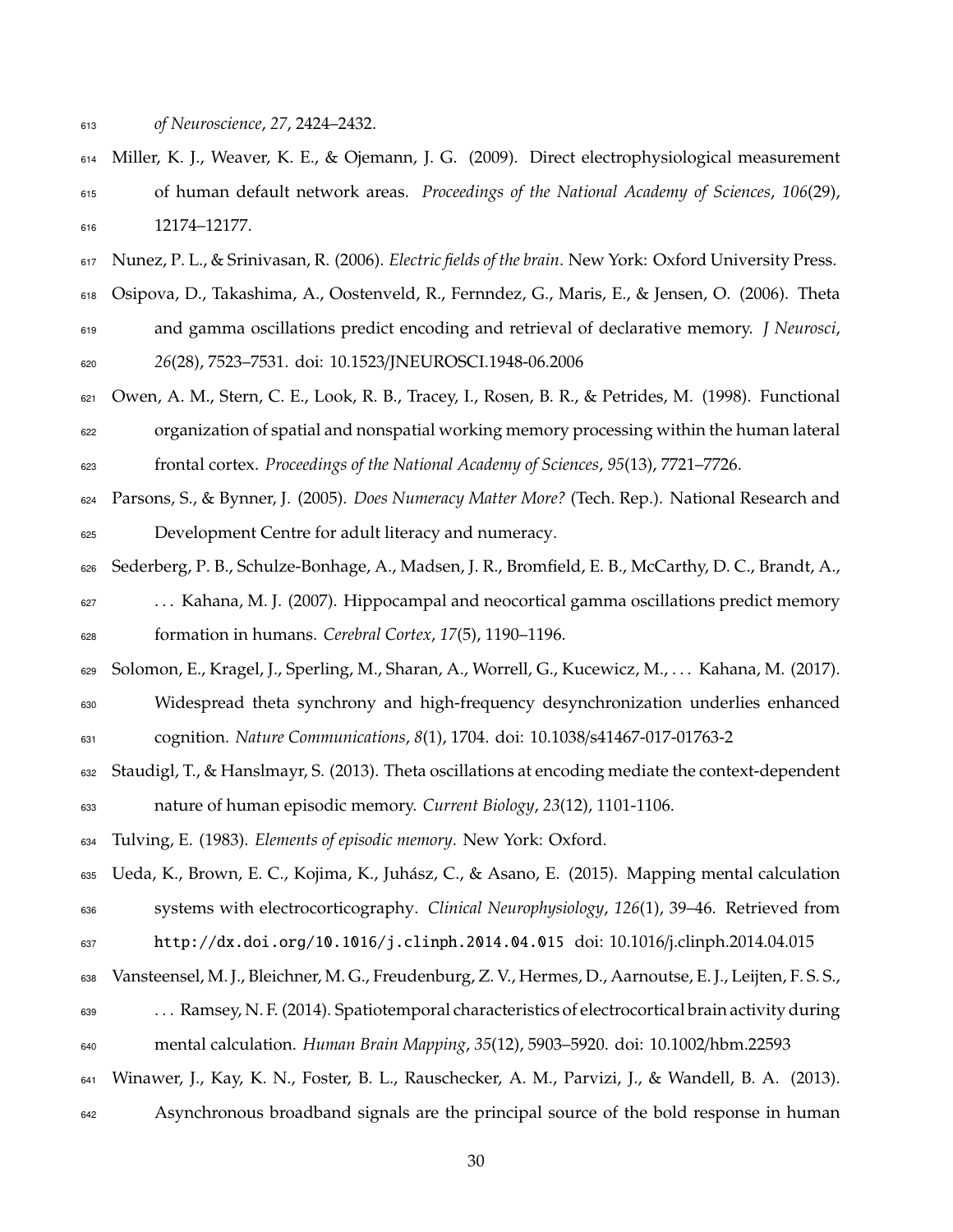- visual cortex. *Current Biology*, *23*(13), 1145–1153.
- Yushkevich, P. A., Pluta, J. B., Wang, H., Xie, L., Ding, S.-L., Gertje, E. C., . . . Wolk, D. A. (2015). Automated volumetry and regional thickness analysis of hippocampal subfields and medial temporal cortical structures in mild cognitive impairment. *Human Brain Mapping*, *36*(1), 258–287.